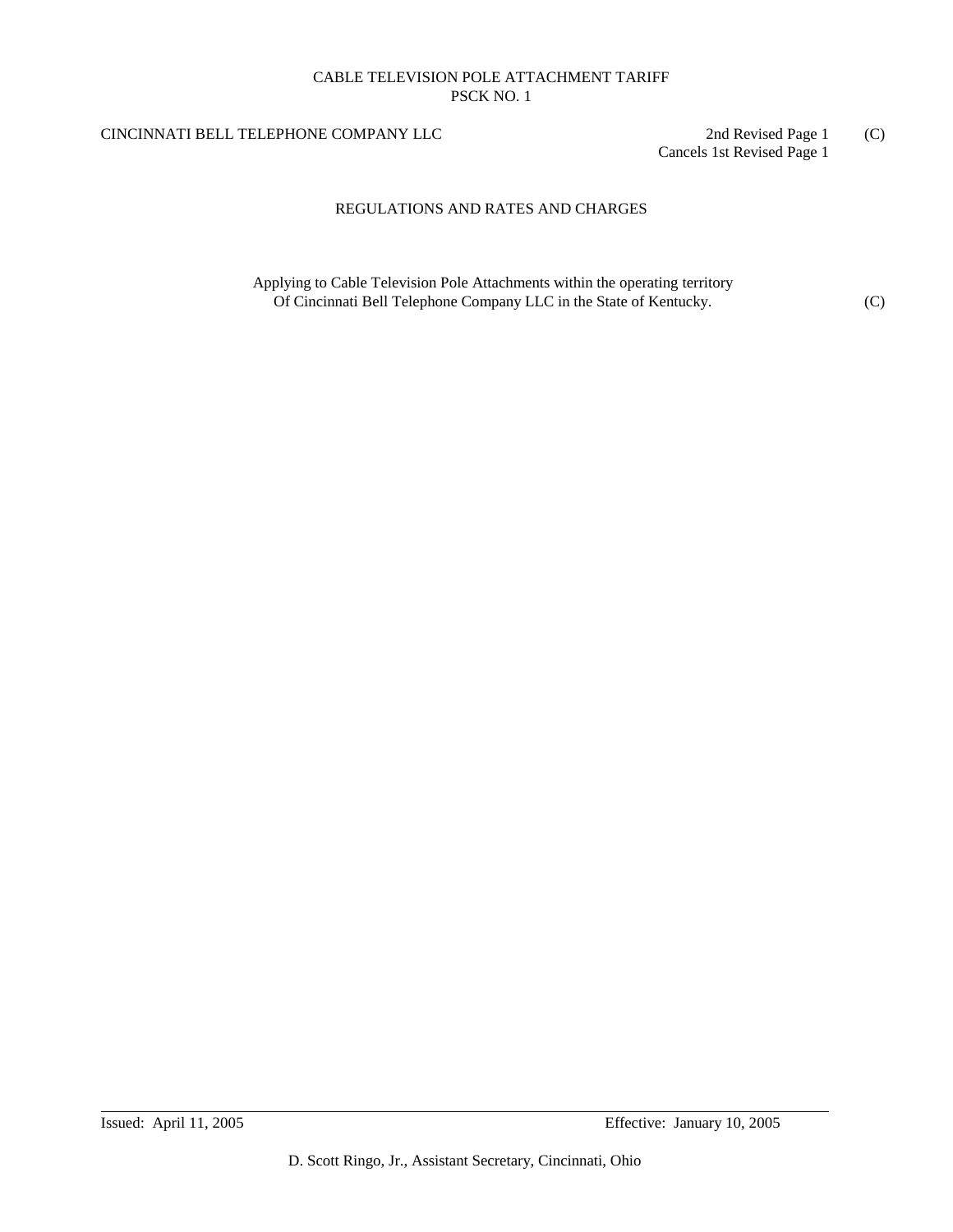## CINCINNATI BELL TELEPHONE COMPANY 1st Revised Page 2

Cancels Original Page 2

## TABLE OF CONTENTS

|                                         | PAGE           |
|-----------------------------------------|----------------|
| Application of Tariff                   | 5              |
| <b>Concurring Carriers</b>              | $\overline{4}$ |
| <b>Connecting Carriers</b>              | $\overline{4}$ |
| <b>Explanation of Abbreviations</b>     | 3              |
| <b>Explanation of Symbols</b>           | 3              |
| <b>Other Participating Carriers</b>     | $\overline{4}$ |
| Rates and Charges                       | 39             |
| References to Other Tariffs             | 3              |
| Registered Trademarks and Service Marks | $\overline{4}$ |
| Regulations                             | 8              |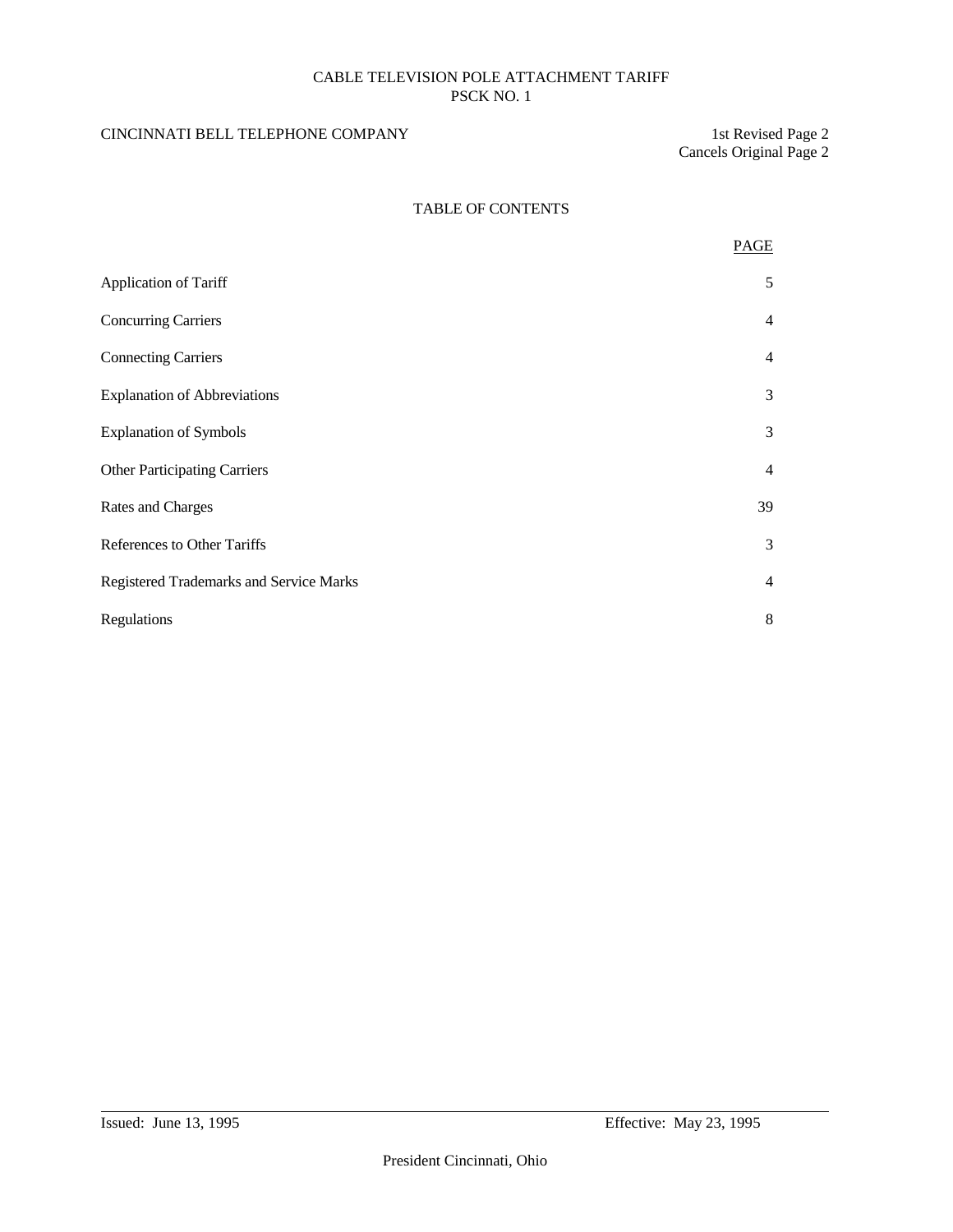### CINCINNATI BELL TELEPHONE COMPANY 1st Revised Page 3

Cancels Original Page 3

### EXPLANATION OF SYMBOLS

- (C) to signify changed regulations
- (D) to signify discontinued rate or regulation
- (I) to signify increase
- (N) to signify new rate or regulation
- (R) to signify reduction
- (S) to signify reissued matter
- (T) to signify change in text but no change in rate or regulations

### EXPLANATION OF ABBREVIATIONS

- NEC National Electrical Code
- NESC National Electrical Safety Code
- OSHA Occupational Safety and Health Act

### REFERENCES TO OTHER TARIFFS

Whenever reference is made in this tariff to other tariffs of this company or to tariffs of Other Participating Carriers, the reference is to the tariffs in force as of the effective date of this tariff, and to amendments thereto and successive issues thereof.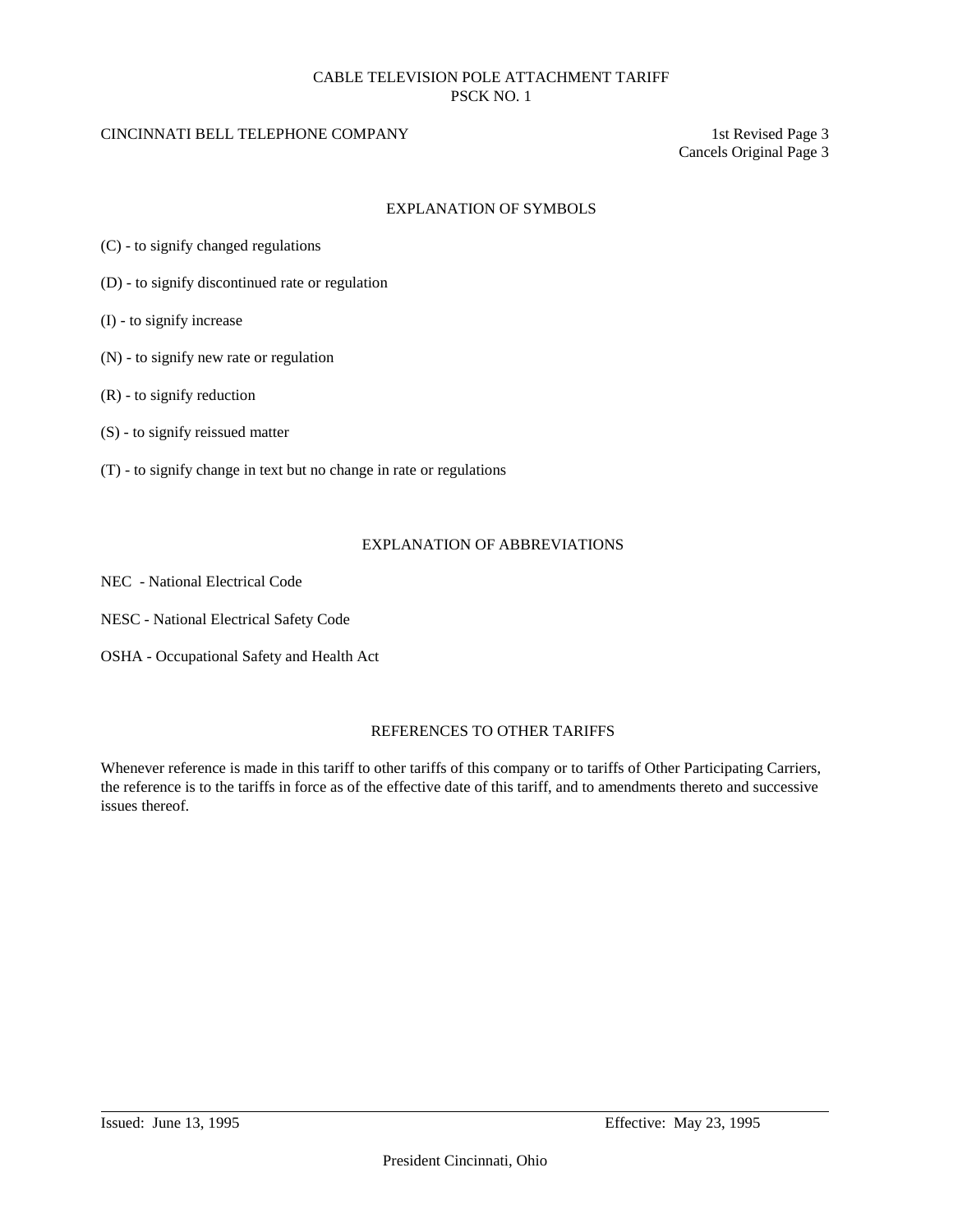## CINCINNATI BELL TELEPHONE COMPANY 1st Revised Page 4

Cancels Original Page 4

## REGISTERED SERVICE MARKS AND TRADEMARKS

The following marks, used throughout this tariff, are registered service marks and trademarks of Cincinnati Bell Telephone Company.

### REGISTERED SERVICE MARKS

### None

### REGISTERED TRADEMARKS

None

### CONCURRING CARRIERS

None

### CONNECTING CARRIERS

None

## OTHER PARTICIPATING CARRIERS

None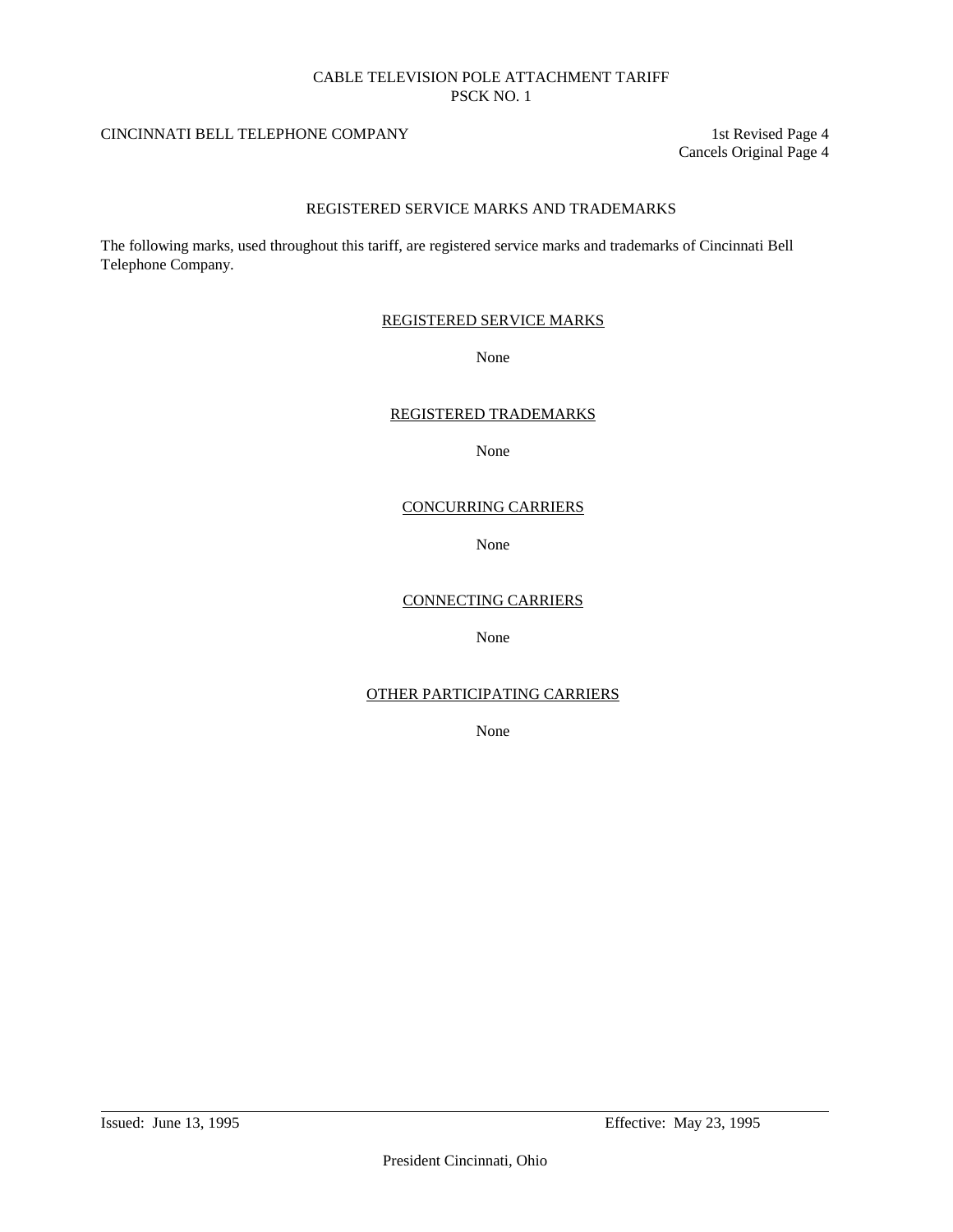### CINCINNATI BELL TELEPHONE COMPANY 2nd Revised Page 5

Cancels 1st Revised Page 5

### 1. APPLICATION OF TARIFF

1.1 This Tariff contains the rates, terms and conditions (regulations and rates) applicable to Cable Television (C) Pole Attachments granted to attachee by Cincinnati Bell Telephone Company, hereinafter referred to (C) as the Telephone Company.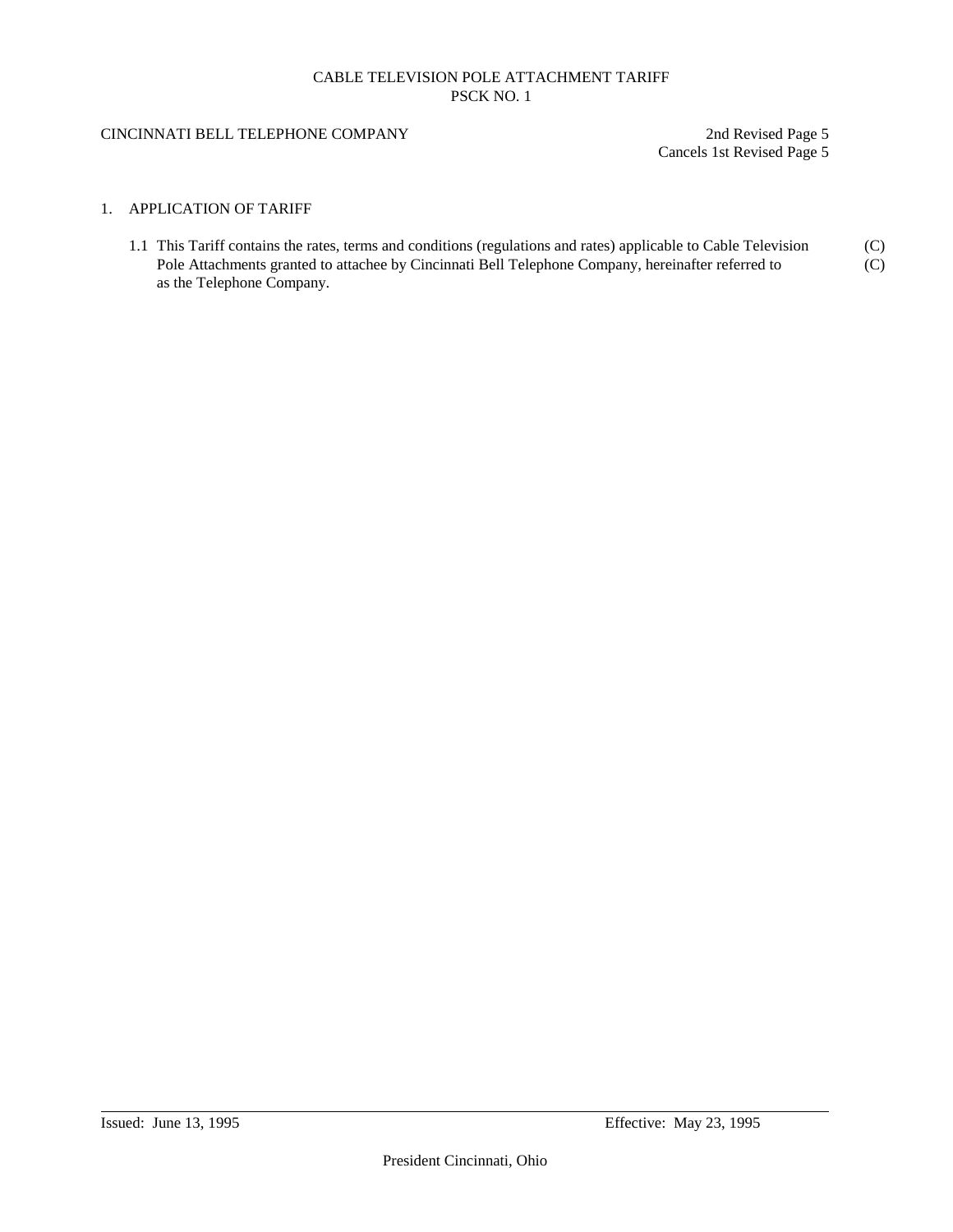## CINCINNATI BELL TELEPHONE COMPANY 2nd Revised Page 6

Cancels 1st Revised Page 6

## INDEX

|    |                              |                                                               | Page  |
|----|------------------------------|---------------------------------------------------------------|-------|
| 1. | <b>Application of Tariff</b> |                                                               | 5     |
| 2. |                              | Regulations (Terms and Conditions)                            | 8     |
|    | 2.1 Definitions              |                                                               | $8\,$ |
|    |                              | 2.2 Undertaking of the Telephone Company                      | 10    |
|    | 2.2.1                        | Scope                                                         | 10    |
|    | 2.2.2                        | Limitations                                                   | 10    |
|    | 2.2.3                        | Liability                                                     | 11    |
|    | 2.2.4                        | <b>Termination of Authorizations</b>                          | 11    |
|    | 2.2.5                        | <b>Notices</b>                                                | 12    |
|    |                              | 2.3 Obligation of the Attachee                                | 13    |
|    | 2.3.1                        | <b>Legal Requirements</b>                                     | 13    |
|    | 2.3.2                        | Assignment of Rights                                          | 14    |
|    | 2.3.3                        | Construction Maintenance and Removal of Attachee's Facilities | 14    |
|    | 2.3.4                        | Claims and Damages                                            | 19    |
|    | 2.3.5                        | Insurance                                                     | 21    |
|    |                              | 2.4 Payment Arrangements                                      | 22    |
|    | 2.4.1                        | Payment of Charges and Advance Payments                       | 22    |
|    |                              | 2.5 Attachment Applications                                   | 23    |
|    | 2.5.1                        | General                                                       | 23    |
|    | 2.5.2                        | <b>Multiple Applications</b>                                  | 24    |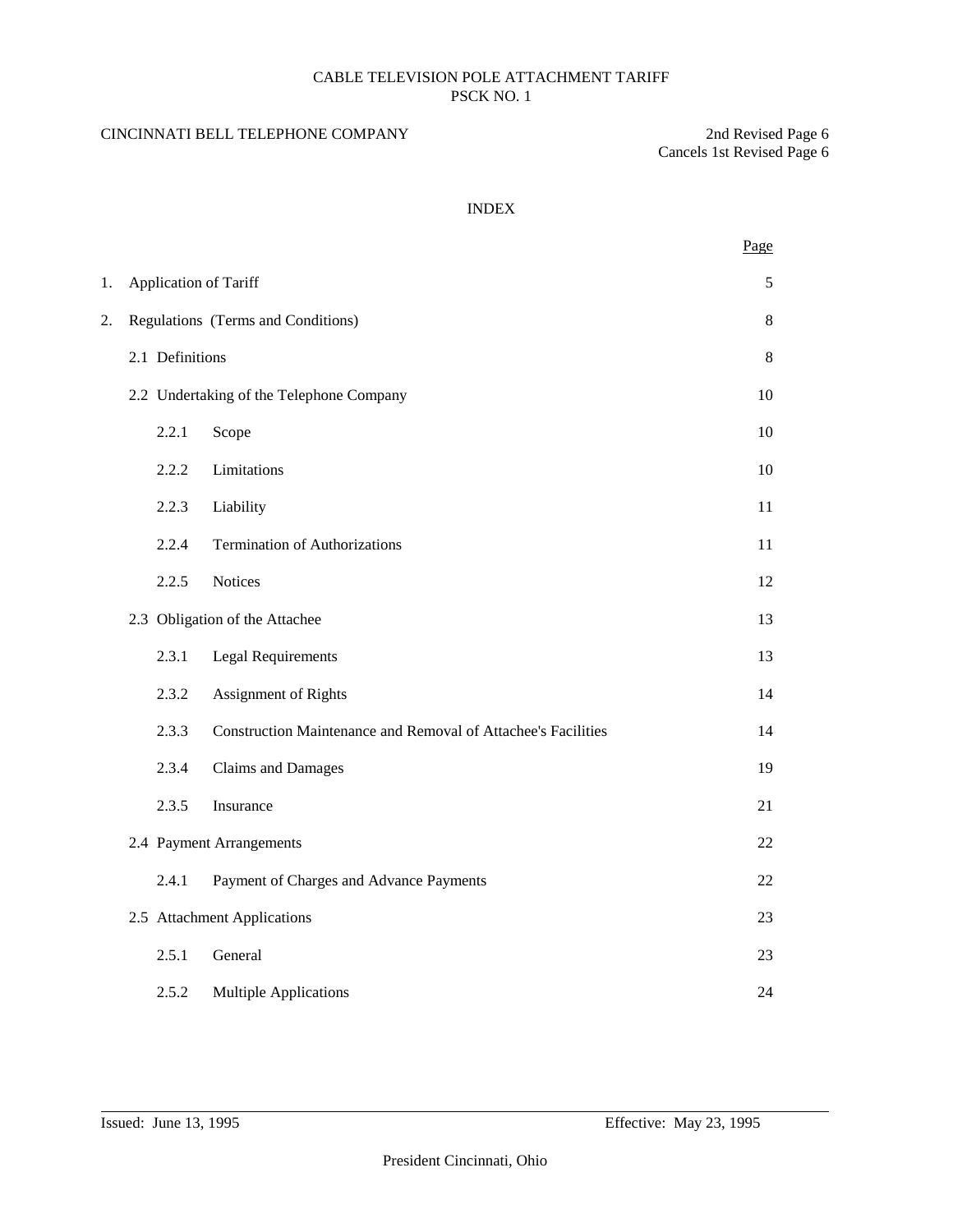## CINCINNATI BELL TELEPHONE COMPANY 2nd Revised Page 7

Cancels 1st Revised Page 7

## INDEX

|    |                   |                                    | Page |     |
|----|-------------------|------------------------------------|------|-----|
|    |                   | 2.6 Make-Ready Requirements        | 31   |     |
|    | 2.6.1             | Pole                               | 31   | (C) |
|    | 2.6.2             |                                    | 35   |     |
|    | 2.6.3             | Work Schedule                      | 36   |     |
|    |                   | 2.7 Inspection of Pole Attachments | 37   | (C) |
|    | 2.7.1             | Procedures                         | 37   |     |
|    | 2.7.2             | <b>Unauthorized Attachment</b>     | 37   |     |
| 3. | Rates and Charges |                                    | 39   |     |
|    |                   | 3.1 Pole Attachment                | 39   | (C) |
|    | 3.1.1             | General                            | 39   |     |
|    | 3.1.2             | Rates                              | 40   |     |
|    |                   | 3.2 Charges - Nonrecurring         | 41   |     |
|    | 3.2.1             | Determination                      | 41   |     |
|    | 3.2.2             | <b>Replacement of Facilities</b>   | 41   |     |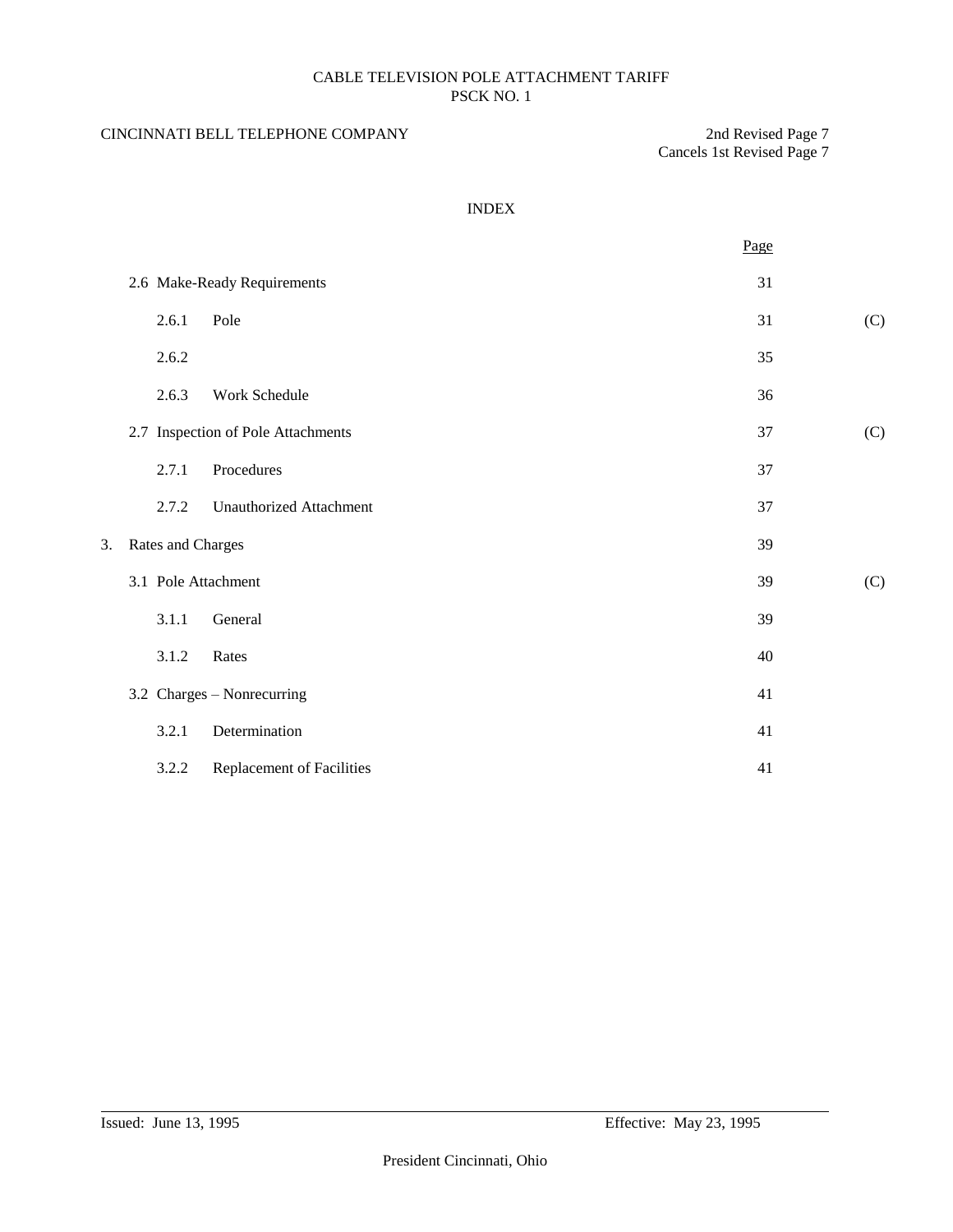### CINCINNATI BELL TELEPHONE COMPANY 2nd Revised Page 8

Cancels 1st Revised Page 8

### 2. REGULATIONS

2.1 Definitions

| (D)        |
|------------|
| (D)        |
| (D)<br>(D) |

#### Attachee

The cable television system operator authorized by the Telephone Company to attach its facilities to poles. (D)

#### Attachee's Communications Facilities

All facilities, including but not limited to cables, equipment and associated hardware, owned and utilized by the attachee which are attached to a pole to provide cable television services to its subscribers. (D)

#### Cable Television System

A nonbroadcast facility consisting of a set of transmission paths and associated signal generation, reception, and control equipment, under common ownership and control, that distributes or is designed to distribute to subscribers the signals of one or more television broadcast stations.

## Cable Television System Operator

The business entity, whether a natural person, partnership, corporation, or association , which offers for sale the services of a cable television system.

> (D) (D)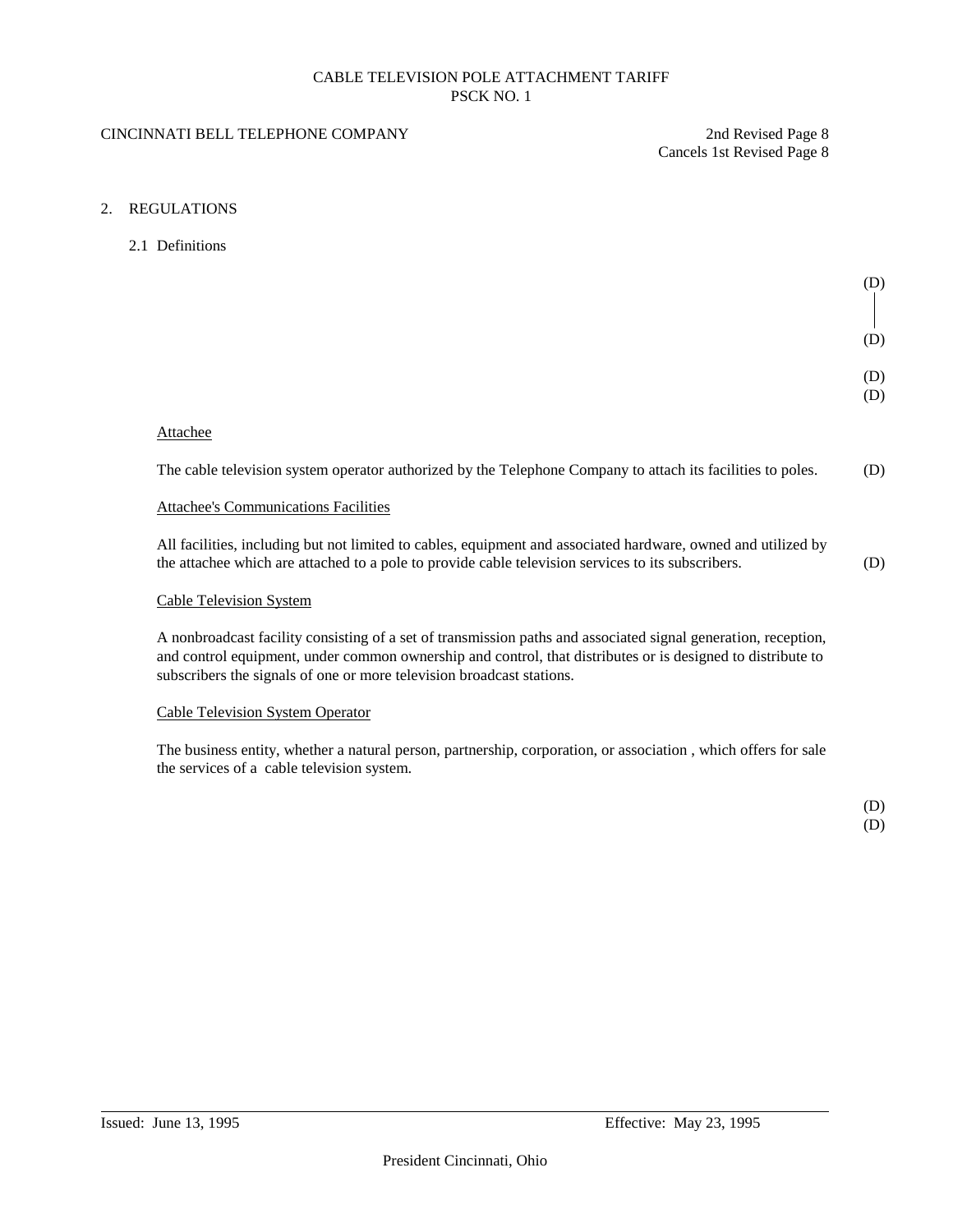## CINCINNATI BELL TELEPHONE COMPANY 2nd Revised Page 9

Cancels 1st Revised Page 9

### 2. REGULATIONS (Continued)

#### 2.1 Definitions (Continued)

|                                                                                                                                                                                                                                                    | (D)<br>(D) |
|----------------------------------------------------------------------------------------------------------------------------------------------------------------------------------------------------------------------------------------------------|------------|
| Joint Owner                                                                                                                                                                                                                                        |            |
| A person, firm, corporation or other legal entity sharing ownership of a pole with the Telephone Company.                                                                                                                                          | (D)        |
| Joint User                                                                                                                                                                                                                                         |            |
| A joint owner or party which may attach to a pole either solely or partially owned by the Telephone<br>Company in return for granting the Telephone Company equivalent rights of attachment to poles which it<br>owns, either solely or partially. | (D)<br>(D) |
| Make-ready Work                                                                                                                                                                                                                                    |            |
| All work, including but not limited to rearrangement and/or transfer of existing facilities, replacement of a<br>pole or other changes required to accommodate the attachee's communications facilities on a pole.                                 | (D)        |
| Pole                                                                                                                                                                                                                                               |            |

A pole owned solely or in part by the Telephone Company and/or by others for which the Telephone Company is responsible for authorizing the attachment of attachee's communications facilities.

#### Pole Attachment

Any item of attachee's communications facilities affixed to a pole.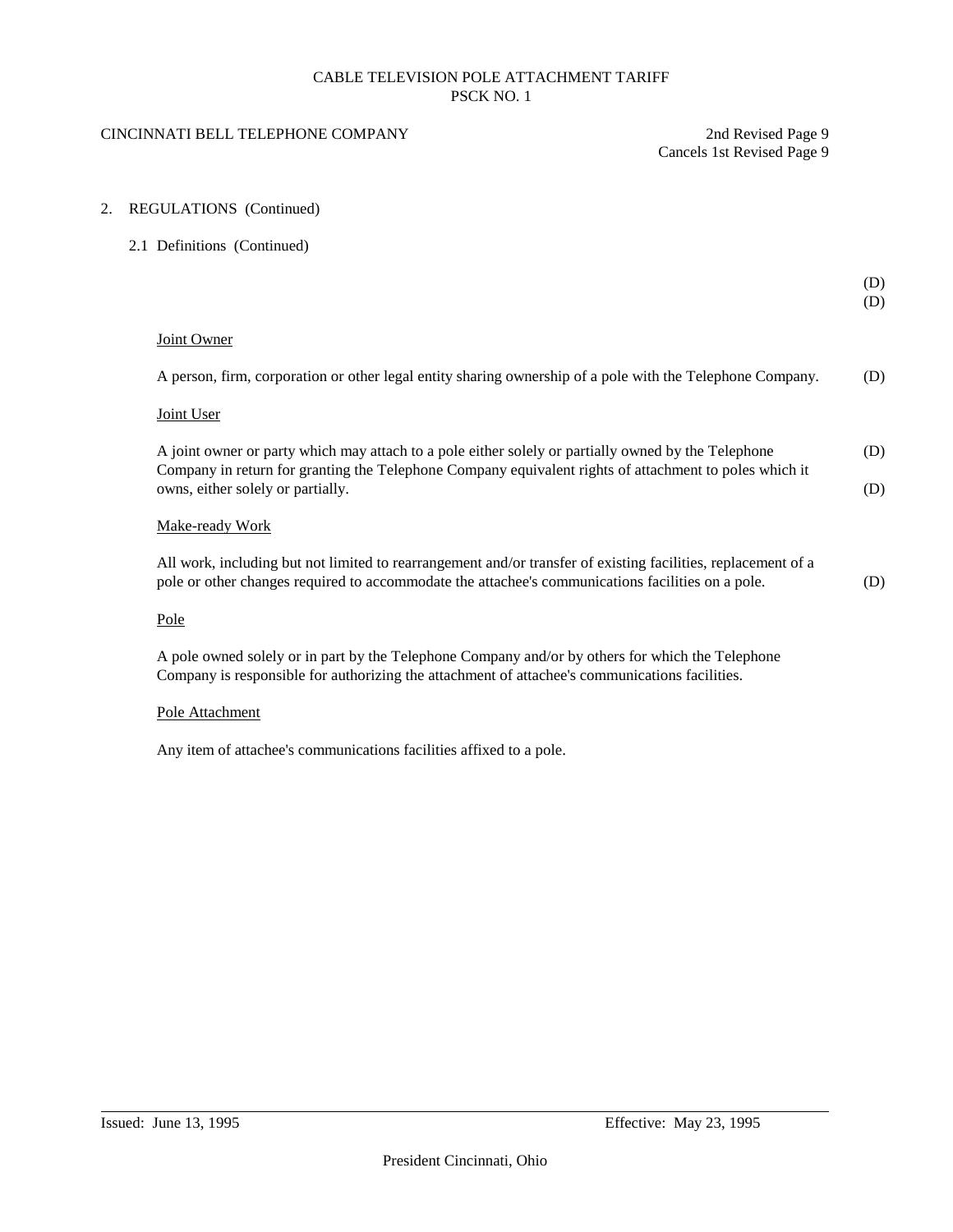#### CINCINNATI BELL TELEPHONE COMPANY 2nd Revised Page 10

Cancels 1st Revised Page 10

#### 2. REGULATIONS (Continued)

2.1 Definitions (Continued)

### Prelicense Survey

All work operations required, including field inspection and administrative processing, to determine the make-ready work necessary to accommodate attachee's communications facilities on a pole. (D)

- 2.2 Undertaking of the Telephone Company
	- 2.2.1 Scope

Subject to the provisions of this tariff, the Telephone Company will authorize the attachment of an attachee's communications facilities to a pole for the purpose of providing the services of a cable (D) television system.

- 2.2.2 Limitations
	- (A) No use, however extended, of a pole or payment of any charges required under this tariff shall (D) create or vest in the attachee any easements or any ownership or property rights of any nature in such pole. (D)
	- (B) Nothing contained in this tariff shall be construed to compel the Telephone Company to construct, reconstruct, retain, extend, repair, place, replace or maintain a pole for use by an (D) attachee that is not needed for the Telephone Company's own service requirements.
	- (C) Nothing contained in this tariff shall be construed as a limitation, restriction, or prohibition against the Telephone Company with respect to any agreement and arrangement which the Telephone Company has heretofore entered into, or may in the future enter into, with others not covered by this tariff regarding the poles covered by this tariff. (D)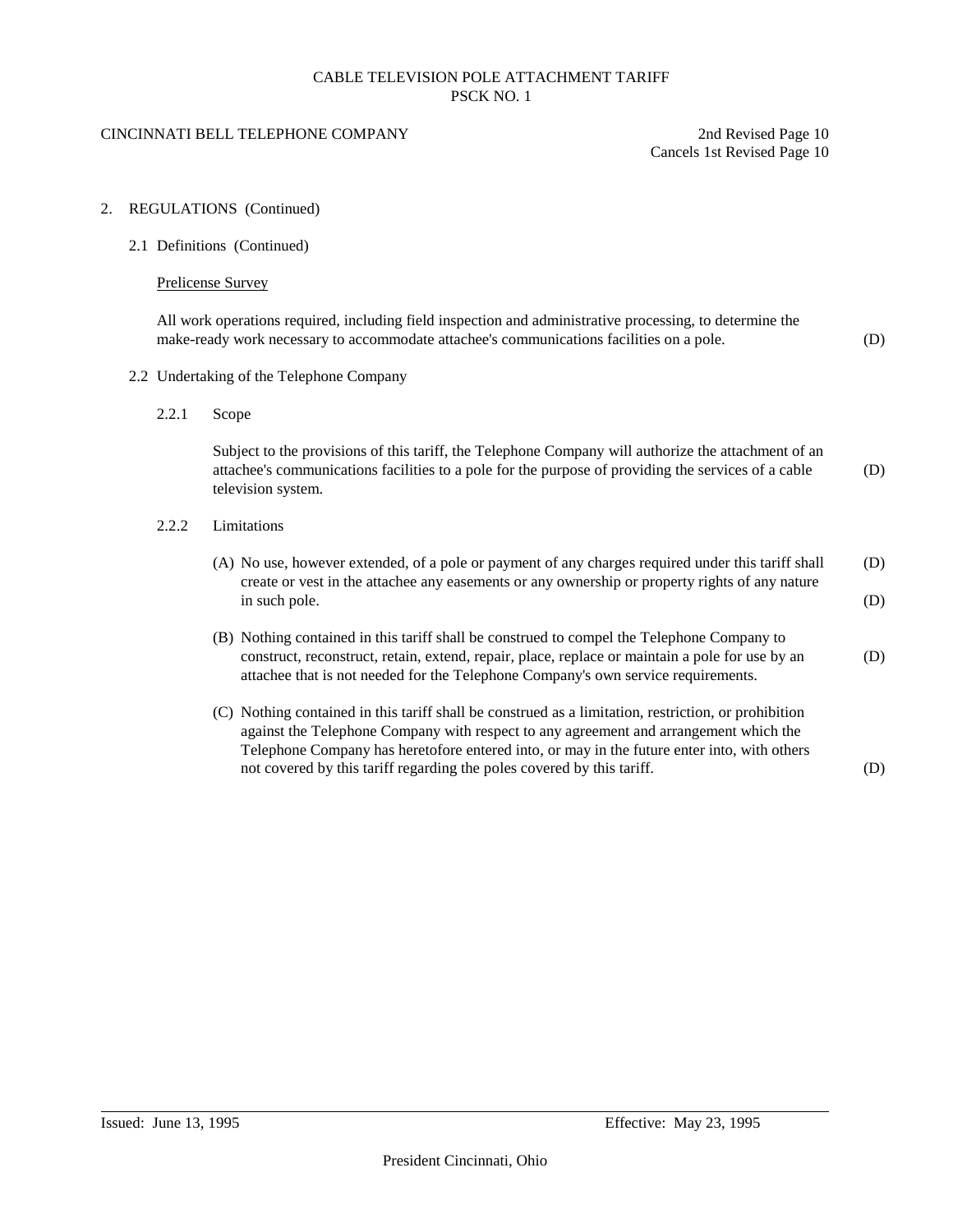#### CINCINNATI BELL TELEPHONE COMPANY 2nd Revised Page 11

Cancels 1st Revised Page 11

### 2. REGULATIONS (Continued)

- 2.2 Undertaking of the Telephone Company (Continued)
	- 2.2.3 Liability
		- (A) The Telephone Company reserves to itself the right to locate and maintain its poles, and (D) operate its facilities in conjunction therewith in such a manner as will best enable it to fulfill its own service requirements.

The Telephone Company shall not be liable to the attachee for any interruption of attachee's service; for interference with the operation of the attachee's facilities; for any special, indirect, or consequential damages arising in any manner out of use by the attachee's communications facilities of a pole or the Telephone Company's actions or omissions in regard thereto, except (D) when caused by negligence of the Telephone Company; and attachee shall indemnify and save harmless the Telephone Company from and against any and all claims, demands, causes of action, costs and attorney's fees of whatever kind excepting only those caused by or arising out of negligence of the Telephone Company.

- (B) The Telephone Company shall exercise precaution to avoid damaging the facilities of the attachee; make an immediate report to the attachee of the occurrence of any such damage caused by its employees, agents or contractors; and agrees to reimburse the attachee for all reasonable costs incurred by the attachee for the physical repair of such damaged facilities.
- 2.2.4 Termination of Authorizations
	- (A) Authorizations for pole attachments granted under provisions of this tariff may be terminated (D) by the Telephone Company if:
		- (1) the attachee's insurance carrier shall at any time notify the Telephone Company that the policies of insurance, as required by 2.3.5 following, will be cancelled or changed so that those requirements will no longer be satisfied; or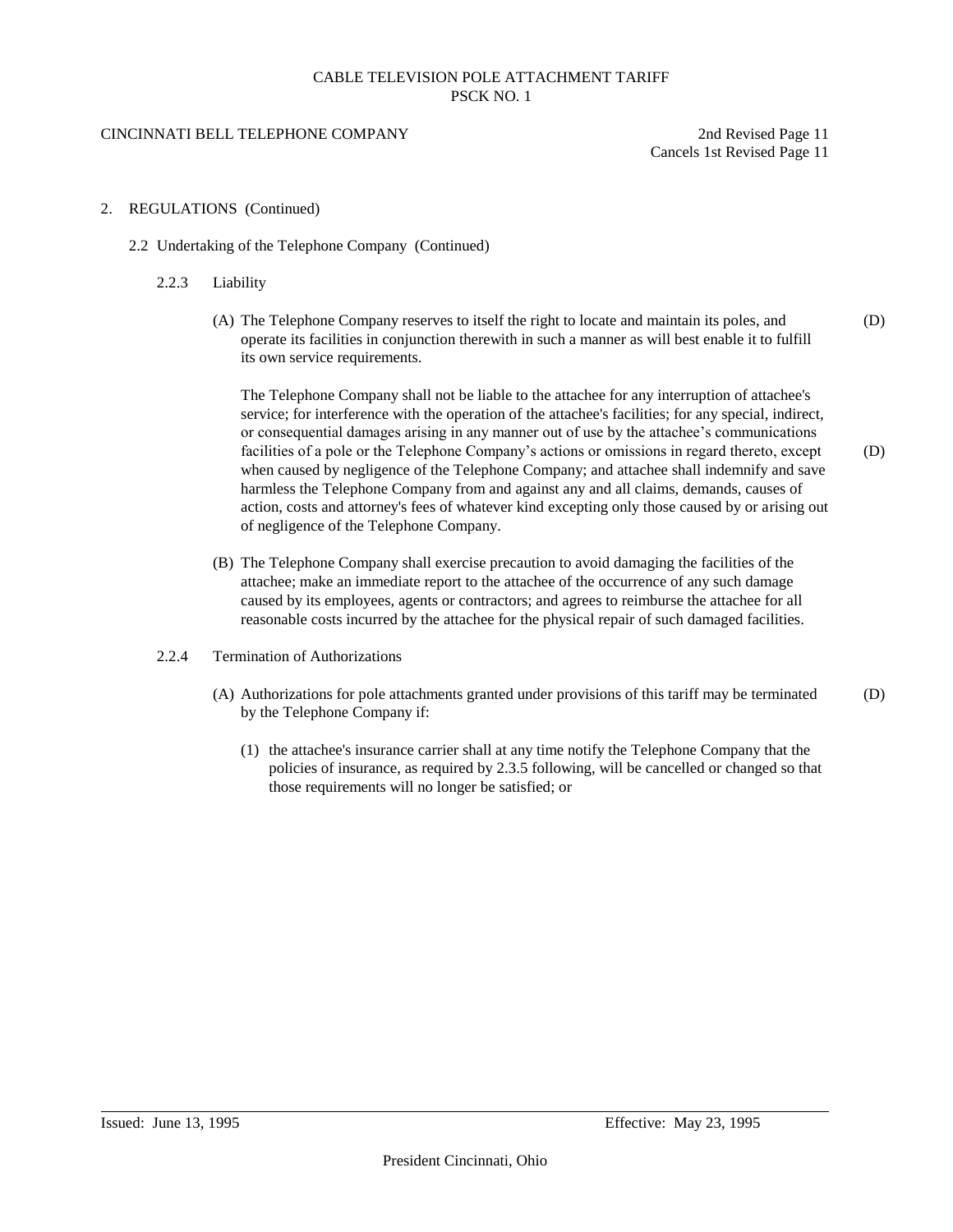#### CINCINNATI BELL TELEPHONE COMPANY 2nd Revised Page 12

Cancels 1st Revised Page 12

#### 2. REGULATIONS (Continued)

- 2.2 Undertaking of the Telephone Company (Continued)
	- 2.2.4 Termination of Authorizations (Continued)
		- (A) Authorizations for pole attachments granted under provisions of this tariff may be terminated (D) by the Telephone Company if: (Continued)
			- (2) any authorization which may be required by any governmental or private authority for the construction, operation and maintenance of the attachee's communications facilities is denied or revoked; or
			- (3) the attachee's communications facilities are used or maintained in violation of any law or in aid of any unlawful act or undertaking; or
			- (4) the attachee ceases to have authority to construct and operate its facilities on public or private property at the location of a particular pole covered by an authorization; or (D)

- (5) the attachee fails to comply with any of the provisions of this tariff or defaults in any of its obligations hereunder; or
- (6) the attachee ceases to provide its Cable Television services in the area covered by this tariff.
- (B) The Telephone Company will promptly notify the attachee in writing of any condition(s) applicable in (A) preceding. The attachee shall take immediate corrective action to eliminate any such condition(s) and shall confirm in writing to the Telephone Company within (30) days following receipt of such written notice that the cited condition(s) has ceased or been corrected. If attachee fails to discontinue or correct such condition(s) and fails to give the required written confirmation to the Telephone Company within the time period required, the Telephone Company may immediately terminate the attachment affected by the condition(s).

#### 2.2.5 Notices

All written notices required under this tariff shall be given by posting the same in first class mail.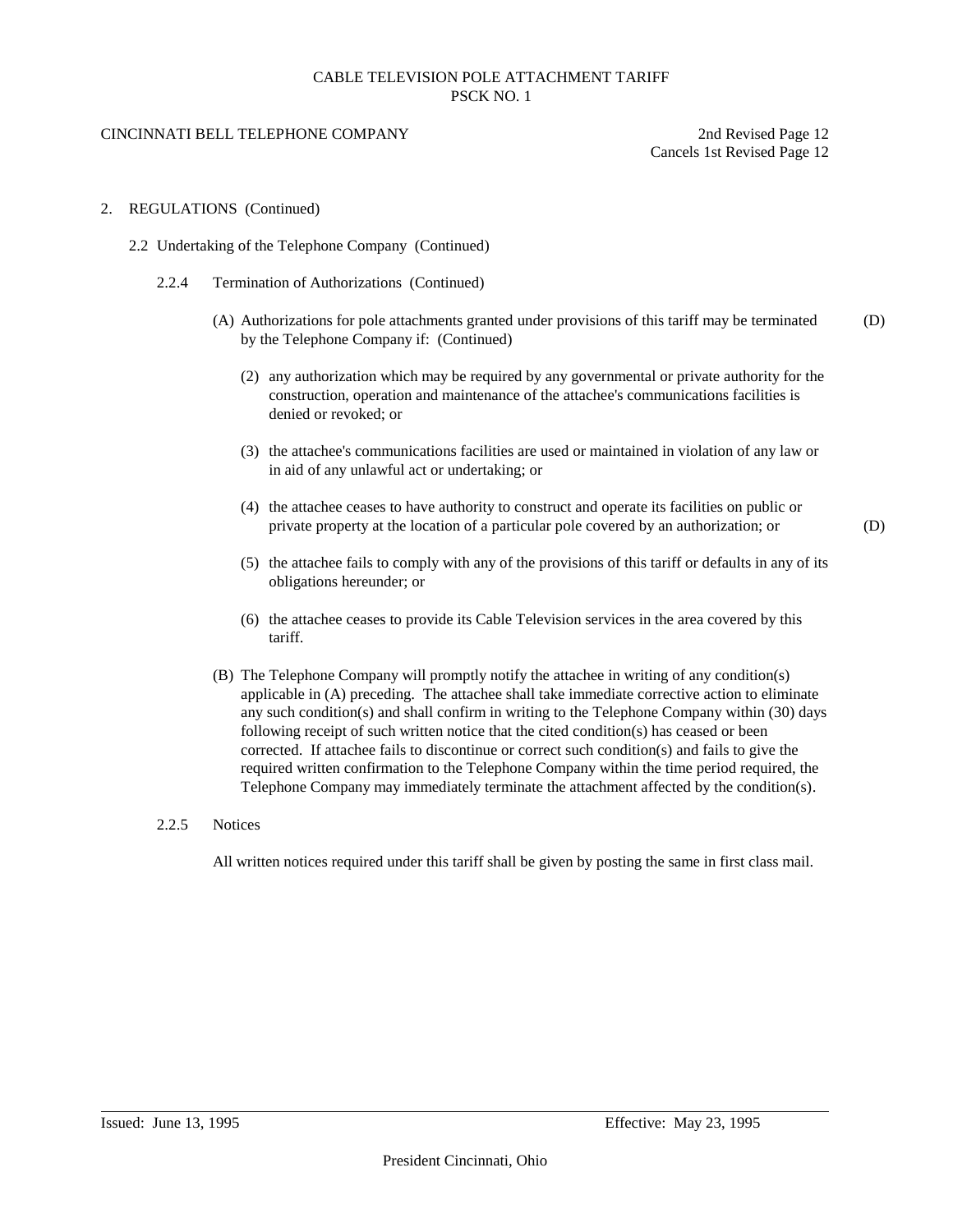#### CINCINNATI BELL TELEPHONE COMPANY 2nd Revised Page 13

Cancels 1st Revised Page 13

2. REGULATIONS (Continued)

#### 2.3 Obligation of Attachee

- 2.3.1 Legal Requirements
	- (A) Attachee shall be responsible for obtaining from the appropriate public and/or private authority any required authorization to construct, operate and maintain its facilities on such public or private property before it attaches its communications facilities to poles located on (D) the same public and/or private property.
	- (B) The attachee and Telephone Company shall at all times observe and comply with, and the provisions of this tariff are subject to, all laws, ordinances, and regulations which in any manner affect the rights and obligations of the attachee and the Telephone Company under this tariff.
	- (C) No authorization granted under this tariff shall extend to any pole where the attachment of (D) attachee's communications facilities would result in a forfeiture of the rights of the Telephone Company or joint users to occupy the property on which such poles are located. If the (D) existence of attachee's communications facilities on a pole would cause a forfeiture of the (D) right of the Telephone Company or joint user, or both to occupy such property, attachee agrees to remove its communications facilities forthwith upon receipt of written notification from the Telephone Company. If the attachee has not completed such removal within (60) days of receipt of such written notification, the Telephone Company may perform and/or have performed such removal without liability on the part of the Telephone Company, except in the event that negligence on the part of the Telephone Company causes injury to persons or damage to property. Attachee agrees to pay the Telephone Company or joint user or both, the cost thereof and for all losses and damages that may result.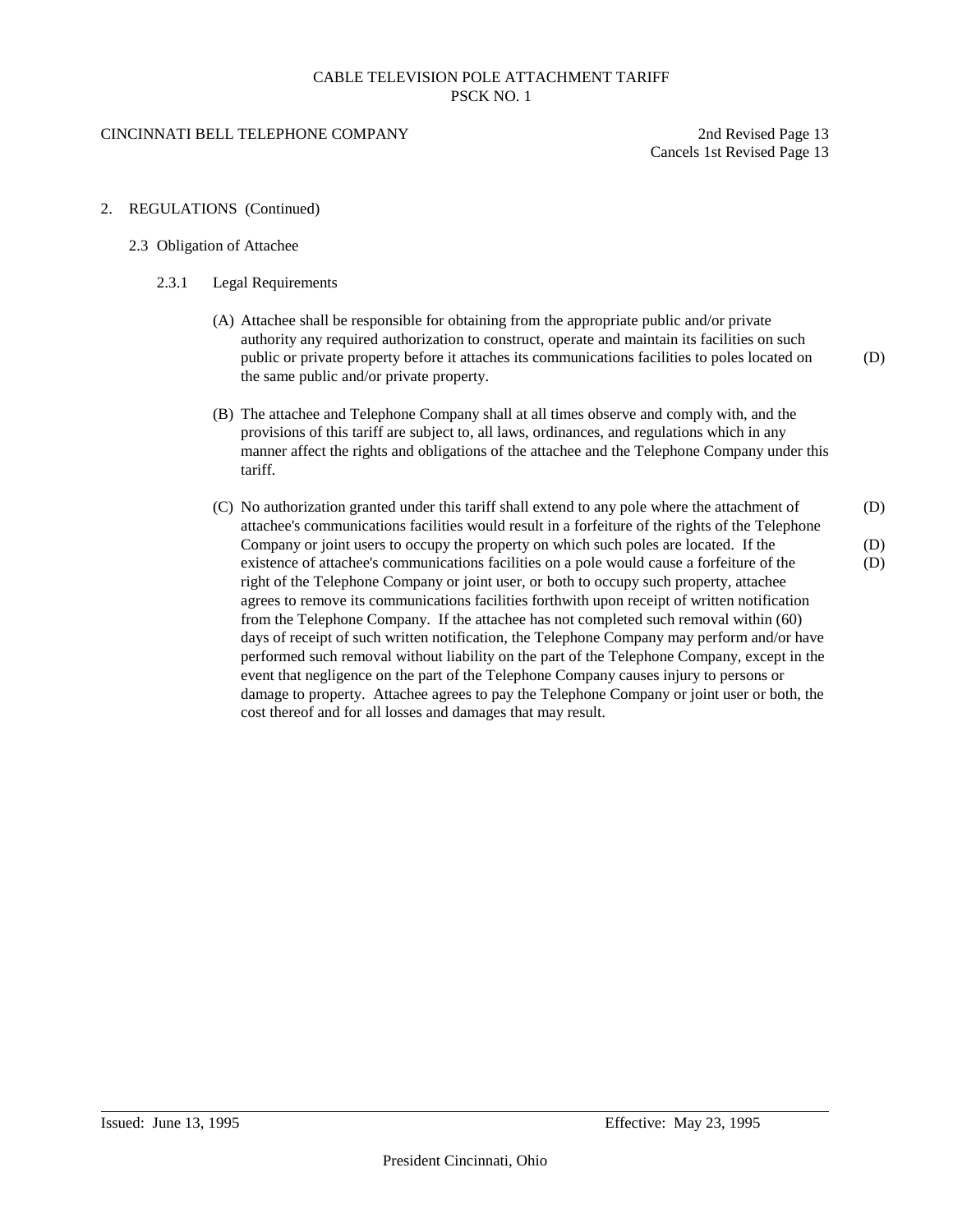#### CINCINNATI BELL TELEPHONE COMPANY 2nd Revised Page 14

Cancels 1st Revised Page 14

#### 2. REGULATIONS (Continued)

- 2.3 Obligation of Attachee (Continued)
	- 2.3.2 Assignment of Rights

Attachee shall not assign or transfer any authorization granted hereunder and such authorizations shall not inure to the benefit of attachee's successors or assigns without the prior written consent of the Telephone Company. The Telephone Company shall not unreasonably withhold such consent. In the event such consent is granted by the Telephone Company, the provisions of this tariff shall apply to and bind the successors and assigns of the attachee.

- 2.3.3 Construction, Maintenance and Removal of Attachee's Facilities
	- (A) Attachee shall, at its own expense, construct and maintain its facilities on poles in a safe (D) condition and in a manner acceptable to the Telephone Company so as not to physically conflict or electrically interfere with the facilities attached thereon by the Telephone Company, joint users or other authorized attachees.
		- (1) The attachee's facilities shall be placed and maintained in accordance with the requirements and specifications of the current editions of the National Electrical Code (NEC), the National Electrical Safety Code (NESC), the Occupational Safety and Health Act (OSHA), the Bell System Manual of Construction Procedures (Blue Book), all of which are incorporated by reference in this tariff, and any governing authority having jurisdiction over the subject matter. Where a difference in specifications may exist, the more stringent shall apply.
		- (2) If any part of attachee's facilities is not so placed and maintained in accordance with (1) preceding, and attachee has not corrected the violation within (60) days from receipt of written notice thereof from the Telephone Company, the Telephone Company may at its option correct said conditions. However, when in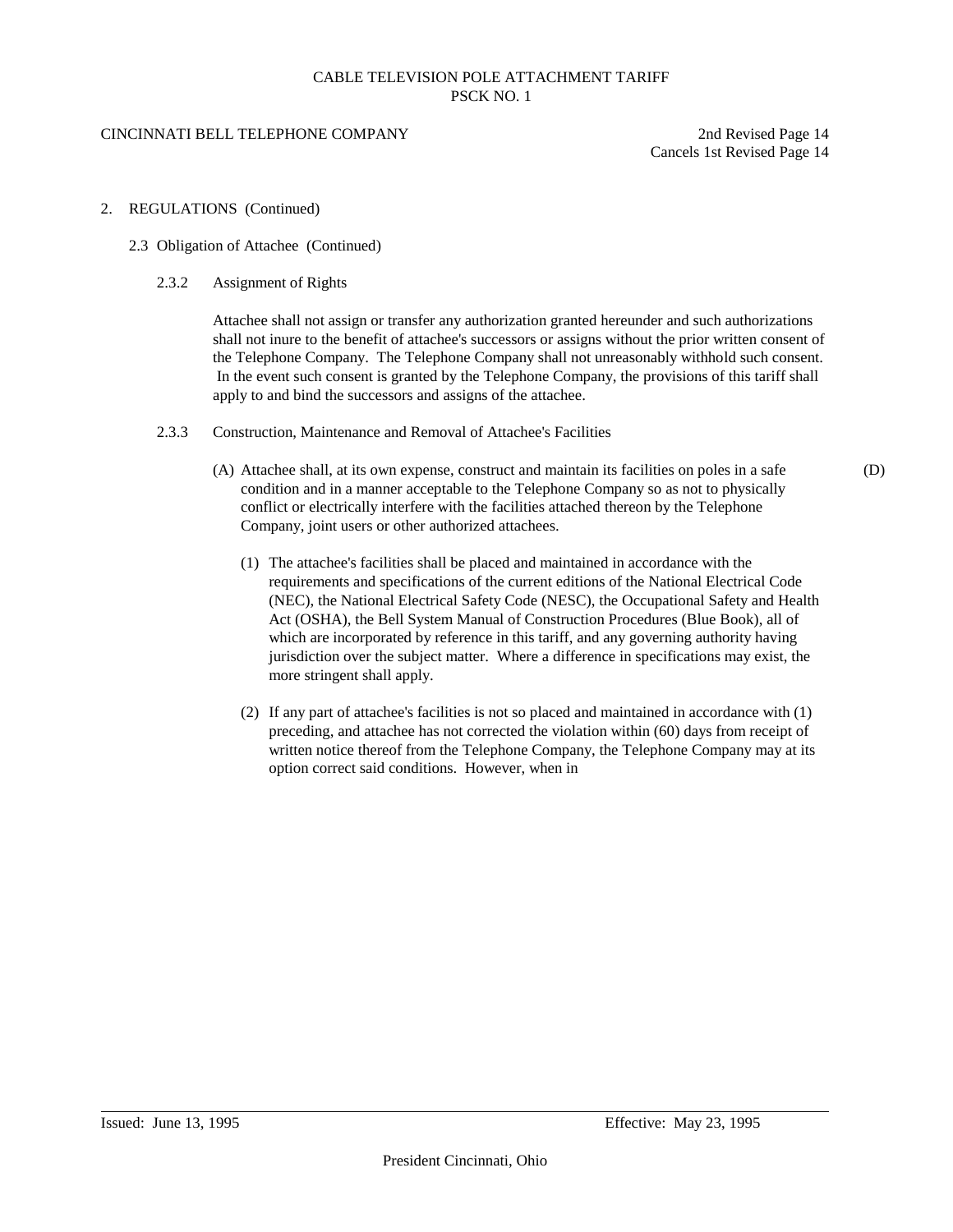#### CINCINNATI BELL TELEPHONE COMPANY 2nd Revised Page 15

Cancels 1st Revised Page 15

- 2. REGULATIONS (Continued)
	- 2.3 Obligation of Attachee (Continued)
		- 2.3.3 Construction, Maintenance and Removal of Attachee's Facilities (Continued)
			- (A) (2) (Continued)

the sole judgment of the Telephone Company such conditions pose an immediate threat to the safety of the Telephone Company's employees or the public; interfere with the performance of the Telephone Company's service obligations; or pose an immediate threat to the physical integrity of Telephone Company's facilities, the Telephone Company may perform such work and/or take such action that it deems necessary without first giving written prior notice to the attachee and without subjecting itself to any liability, except in the event that Telephone Company negligence causes injury to person, damage to property, interruption of service, or interference with service. As soon as practicable thereafter, the Telephone Company will advise the attachee in writing of the work performed or the action taken and endeavor to arrange for reaccommodation of attachee's facilities so affected. The attachee shall be responsible for paying the Telephone Company for all costs incurred by the Telephone Company for such work, action and reaccommodation.

- (B) The Telephone Company shall specify the point of attachment on each pole to be occupied by (D) attachee's communications facilities. Where communications facilities of more than one attachee are involved, the Telephone Company will attempt, to the extent practical, to designate the same relative position on each pole for each attachee's communications (D) facilities.
- (C) Attachee shall notify the Telephone Company in writing at least (15) days before adding to, relocating, replacing or otherwise modifying its communication facilities attached to a pole (D) where additional space or holding capacity may be required on either a temporary or permanent basis.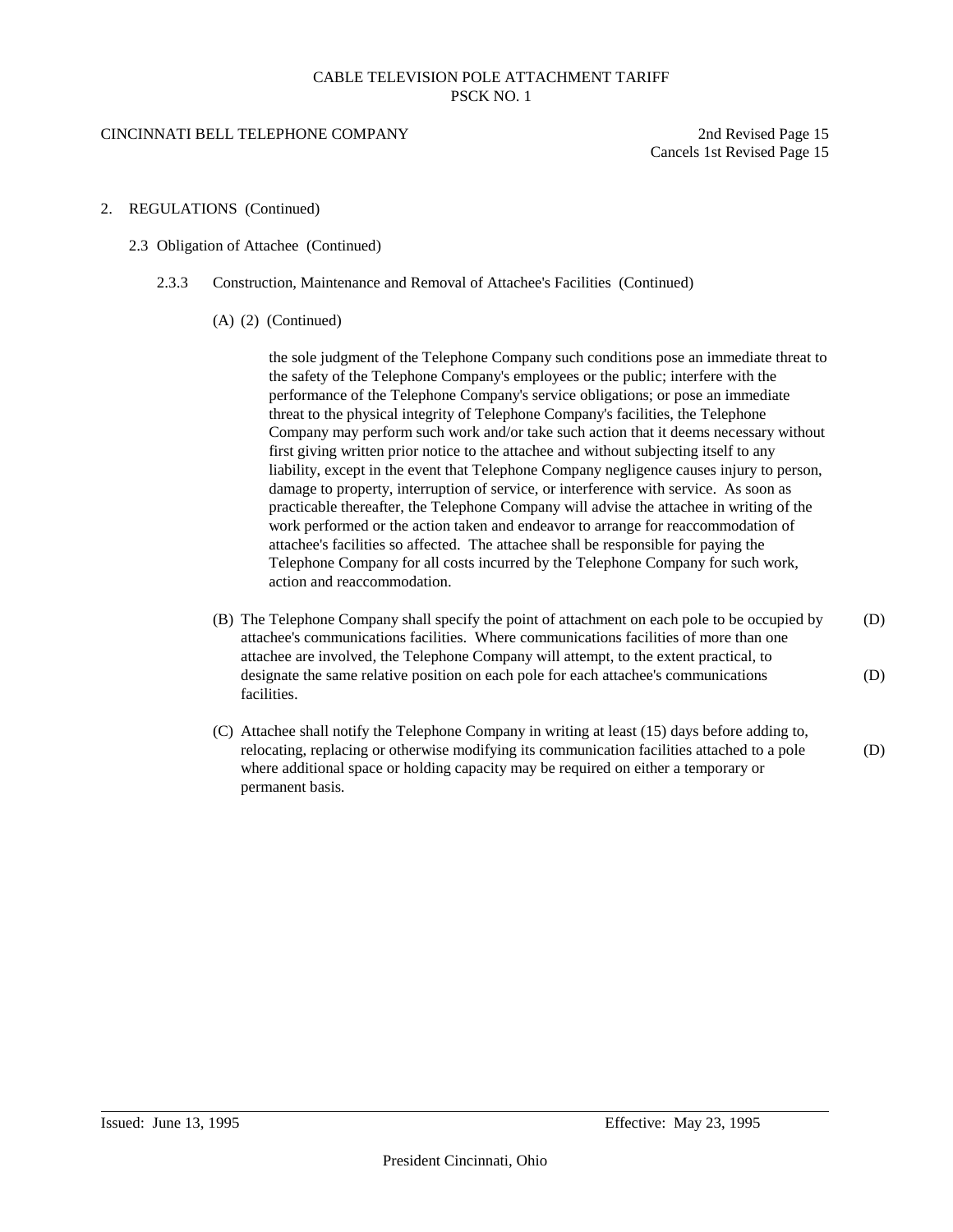## CINCINNATI BELL TELEPHONE COMPANY 2nd Revised Page 16

Cancels 1st Revised Page 16

- 2. REGULATIONS (Continued)
	- 2.3 Obligation of Attachee (Continued)
		- 2.3.3 Construction, Maintenance and Removal of Attachee's Facilities (Continued)

(D)

(E)

(F)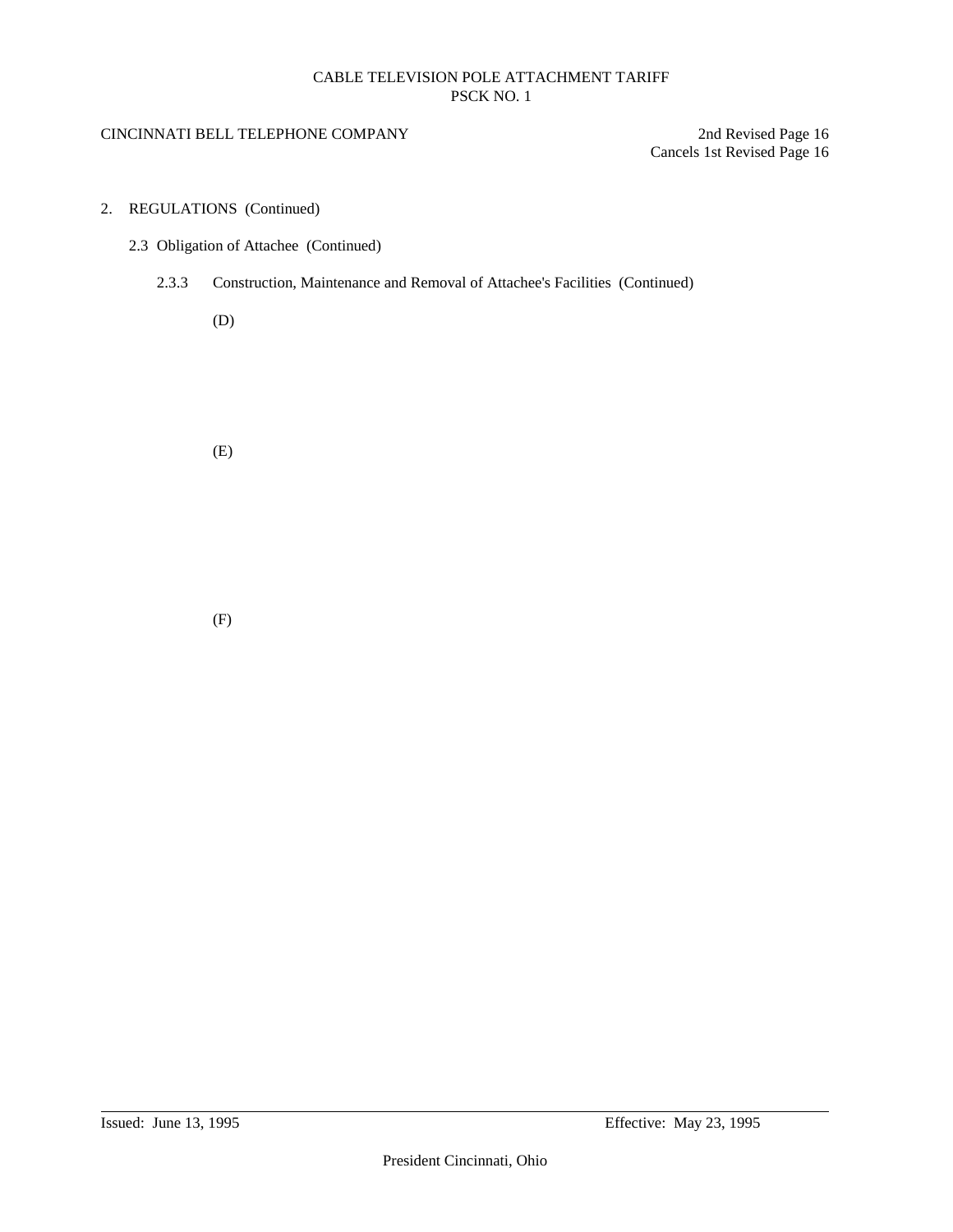#### CINCINNATI BELL TELEPHONE COMPANY 2nd Revised Page 17

Cancels 1st Revised Page 17

#### 2. REGULATIONS (Continued)

- 2.3 Obligation of Attachee (Continued)
	- 2.3.3 Construction, Maintenance and Removal of Attachee's Facilities (Continued)
		- (G) Attachee, at its expense will remove its communications facilities from a pole within (60) (D) days after:
			- (1) termination of the specific authorization covering such attachment; or
			- (2) the date attachee replaces its existing communications facilities on a pole with the (D) placement of substitute communications facilities on the same or another pole. (D)

However, attachee shall be liable for and pay all charges pursuant to provisions of this tariff to the Telephone Company until all of attachee's communications facilities are physically removed from such poles. (D)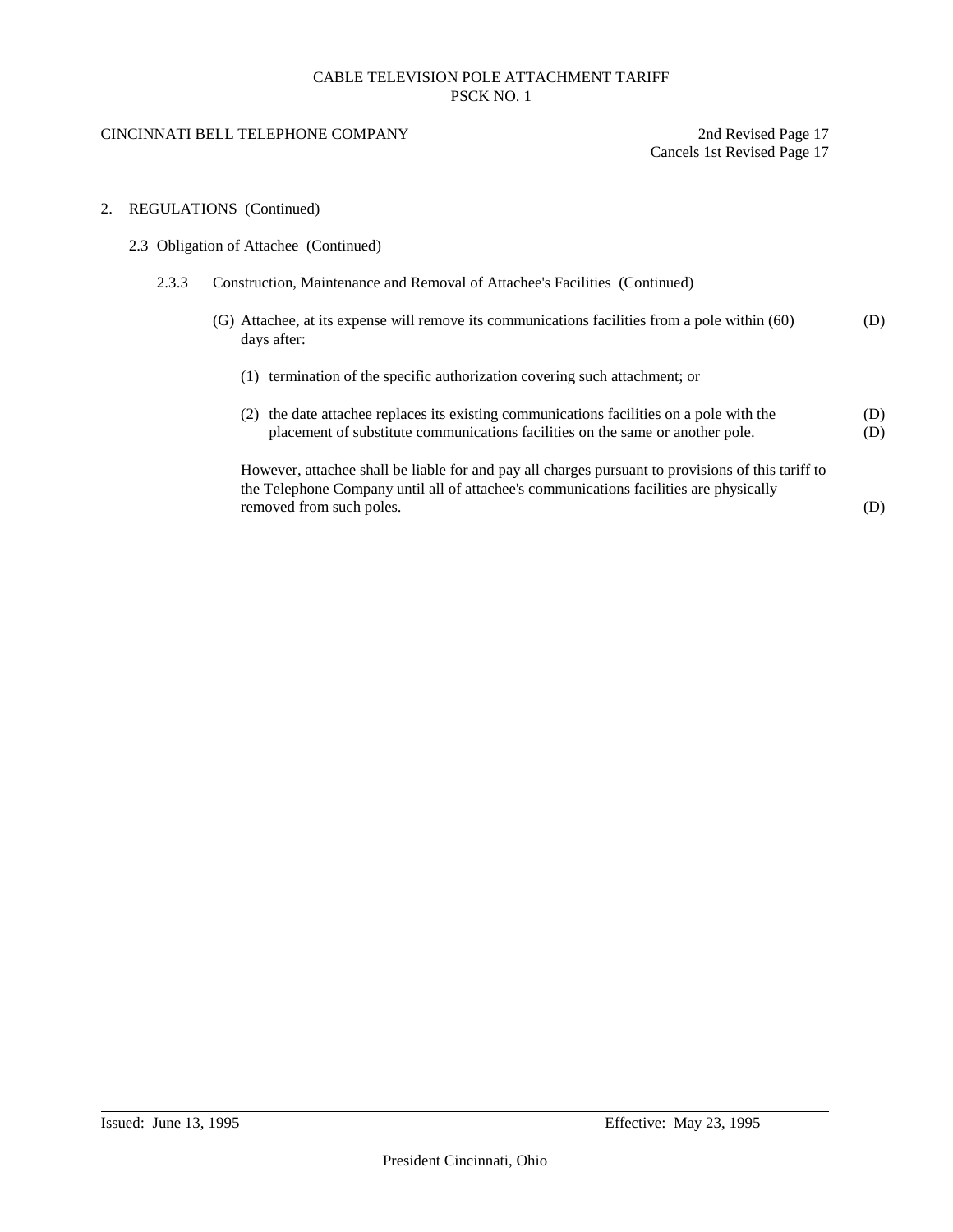#### CINCINNATI BELL TELEPHONE COMPANY 2nd Revised Page 18

Cancels 1st Revised Page 18

- 2. REGULATIONS (Continued)
	- 2.3 Obligation of Attachee (Continued)
		- 2.3.3 Construction, Maintenance and Removal of Attachee's Facilities (Continued)
			- (G) (Continued)

If attachee fails to remove its communication facilities within the specified period, the Telephone Company shall have the right to remove such facilities at attachee's expense and without liability on the part of the Telephone Company for damage to such facilities or interruption of attachee's communications services, except in the event that the Telephone Company negligence causes injury to person or damage to property.

- (H) Should the Telephone Company remove any of attachee's communications facilities, the Telephone Company will deliver to attachee the communications facilities so removed upon payment by attachee of the cost of removal, storage and delivery, and all other amounts due the Telephone Company hereunder. Attachee, upon request of the Telephone Company, shall grant the Telephone Company a security interest in all of attachee's communications facilities now or hereafter attached to poles pursuant to this tariff, and attachee agrees to perform all (D) acts necessary to perfect the Telephone Company's security interest under the terms of Telephone Company's security interest under the terms of the Uniform Commercial Code, or applicable lien or security laws then in effect. If the terms of attachee's loan agreements and debentures preclude the grant of liens or security interests to the Telephone Company, attachee shall grant to the Telephone Company upon request, other permissible assurance of security for performance satisfactory to the Telephone Company to cover any such aforementioned amounts due the Telephone Company. Such liens or security interests shall not operate to prevent the Telephone Company from pursuing, at its option, any other remedies under this tariff or in law or equity, including public or private sale of attachee's communication facilities under security interest or lien.
- (I) When attachee's communication facilities are removed from a pole, no reattachment to the (D) same pole shall be made until: (D)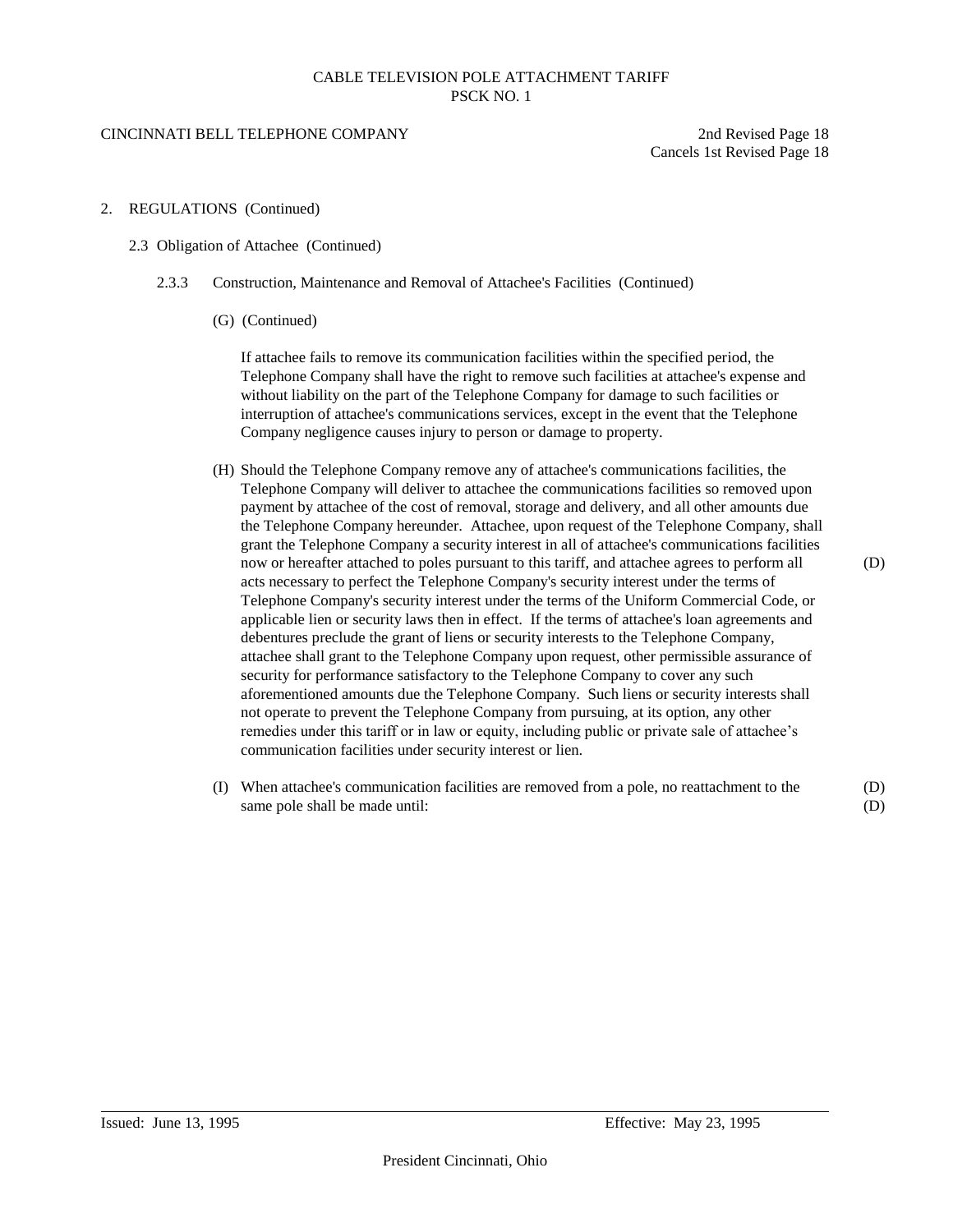#### CINCINNATI BELL TELEPHONE COMPANY 2nd Revised Page 19

Cancels 1st Revised Page 19

#### 2. REGULATIONS (Continued)

#### 2.3 Obligation of Attachee (Continued)

- 2.3.3 Construction, Maintenance and Removal of Attachee's Facilities (Continued)
	- (I) When attachee's communication facilities are removed from a pole, no reattachment to the (D) same pole shall be made until: (Continued) (D)
		- (1) the attachee has first complied with all of the provisions of this tariff as though no such pole attachment had previously been made and (D)
		- (2) all outstanding charges due to the Telephone Company for such previous attachment have been paid in full.
	- (J) Attachee shall advise the Telephone Company in writing as to the date on which the removal of its communications facilities from each pole has been completed. (D)

#### 2.3.4 Claims and Damages

- (A) The attachee shall exercise precaution to avoid damaging the facilities of the Telephone Company and others attached to poles, and the attachee assumes all responsibility for damage (D) caused by negligence of, or the wanton, reckless or willful misconduct of attachee's employees, agents or contractors.
- (B) In accordance with 2.3.4 (A) above, attachee shall make an immediate report to the owner of the facilities that are so damaged and reimburse such party for the costs incurred in making the required repairs.
- (C) Attachee shall promptly advise the Telephone Company of all claims relating to damage of property or injury to or death of persons, arising or alleged to have arisen in any manner, directly or indirectly, by the erection, maintenance, repair, replacement, presence, use or removal of the attachee's facilities. Copies of all accident reports and statements made to attachee's insurer by the attachee or others, shall be furnished promptly to the Telephone Company.
- (D) The attachee shall indemnify, protect and save harmless the Telephone Company from and against any and all claims, demands, causes of action and costs, including attorney's fees, for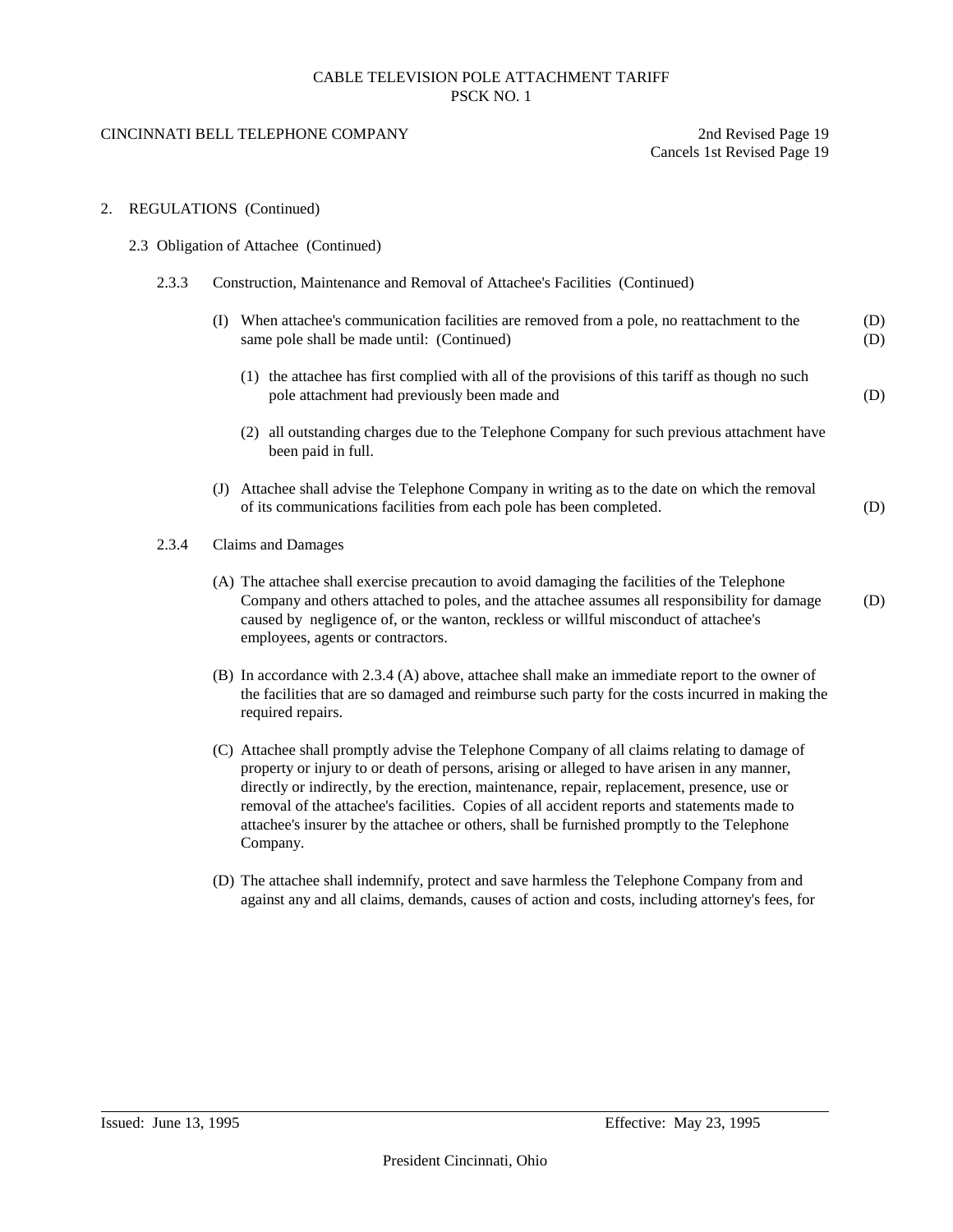#### CINCINNATI BELL TELEPHONE COMPANY 2nd Revised Page 20

Cancels 1st Revised Page 20

- 2. REGULATIONS (Continued)
	- 2.3 Obligation of Attachee (Continued)
		- 2.3.4 Claims and Damages (Continued)
			- (D) (Continued)

damages to property and injury or death to persons, including but not limited to payments under any Worker's Compensation Law or under any plan for employee's disability and death benefits, which may arise out of or be caused by the erection, maintenance, presence, use or removal of attachee's communication facilities or by their proximity to the facilities of all parties attached to a pole or by any act or omission of the attachee's employees, agents or (D) contractors on or in the vicinity of the Telephone Company's poles; provided, however that (D) attachee shall only be liable for the negligence of, or the wanton, reckless or willful misconduct of, attachee's employees, agents, or contractors. Further, the Telephone Company shall not be entitled to be indemnified, protected and saved harmless against claims for compensation resulting from sole or joint negligence on its part.

- (E) The attachee shall indemnify, protect and save harmless the Telephone Company and joint user from any and all claims, demands, causes of action and costs, including attorneys' fees, which arise directly or indirectly from the construction and operation of attachee's communication facilities, including but not limited to taxes, special charges by others, claims and demands for damages or loss from infringement of copyright, for libel and slander, for unauthorized use of television or radio broadcast programs and other program material, and from and against all claims, demands and costs, including attorneys' fees, for infringement of patents with respect to the manufacture, use and operation of attachee's communications facilities in combination with poles; provided, however that attachee shall only be liable for (D) the negligence of, or the wanton, reckless or willful misconduct of, attachee's employees, agents, or contractors. Further, the Telephone Company shall not be entitled to be indemnified, protected, and saved harmless against claims resulting from sole or joint negligence on its part.
- (F) Attachee shall indemnify, protect and save harmless the Telephone Company and joint user from any and all damages and costs imposed on the Telephone Company and joint users as a result of acts by the attachee, its employees, agents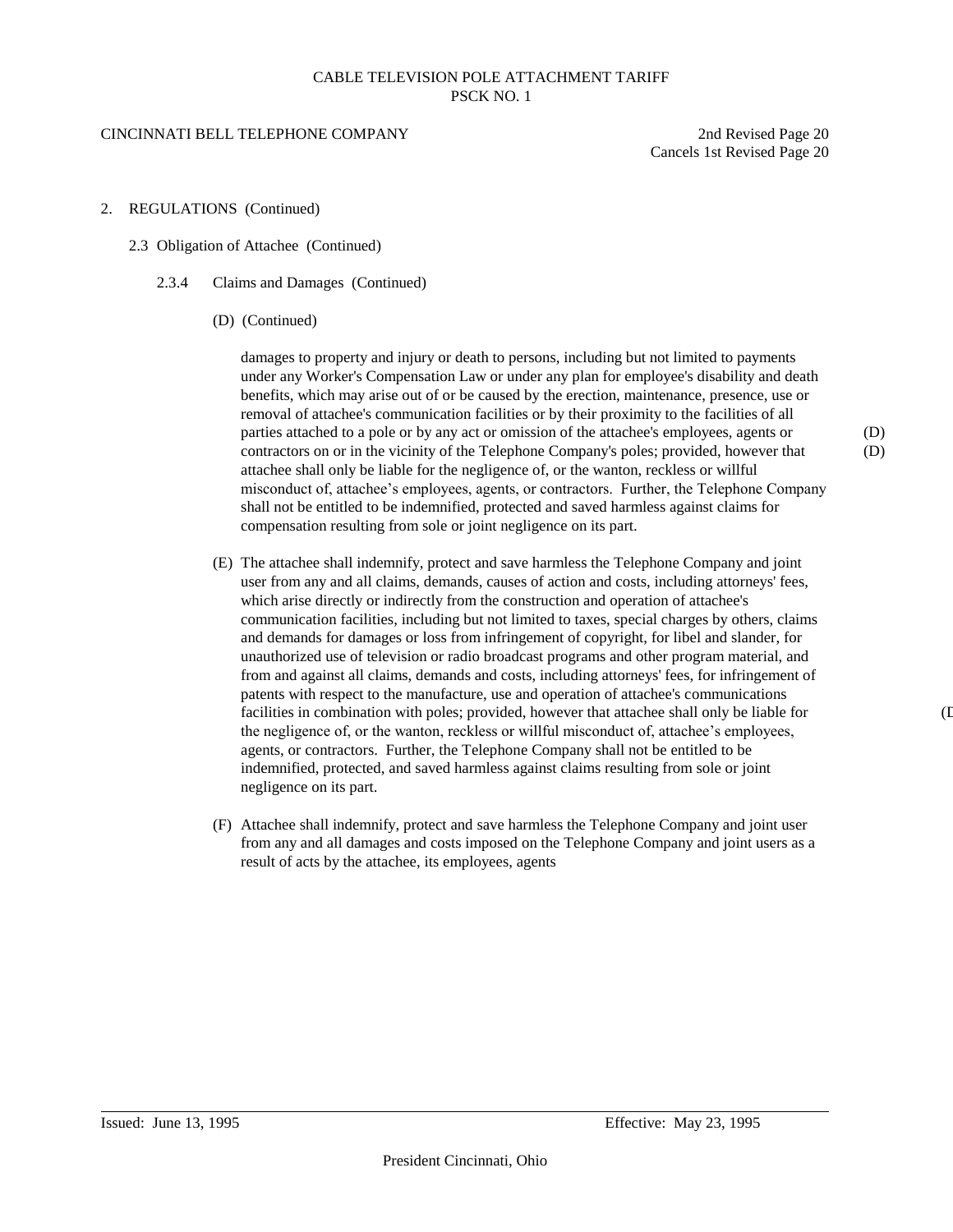### CINCINNATI BELL TELEPHONE COMPANY 2nd Revised Page 21

Cancels 1st Revised Page 21

#### 2. REGULATIONS (Continued)

- 2.3 Obligation of Attachee (Continued)
	- (F) (Continued)

or contractors, including but not limited to the cost of relocating utility poles resulting from a (D) loss of right-of-way or property owner consents and/or the cost of defending these rights and/or consents; provided, however, that the Telephone Company shall not be entitled to be indemnified, protected, and saved harmless against damages and costs imposed as a result of sole to joint negligence on its part.

#### 2.3.5 Insurance

- (A) The attachee shall obtain and maintain insurance including endorsements insuring the indemnification provisions of this tariff and contractual liability coverage issued by an insurance carrier satisfactory to the Telephone Company to protect the Telephone Company and joint user from and against any and all claims, demands, causes of action, judgments, costs, including attorney's fees, expenses and liabilities of every kind and nature which may arise or result, directly or indirectly from or by reason of such loss, injury or damage as covered in 2.3.4 preceding. The amounts of such insurance against:
	- (1) liability due to damage to property shall be not less than (\$300,000) as to any one occurrence, and (\$500,000) aggregate, and
	- (2) liability due to injury or death of persons shall be not less than (\$500,000) as to any one person and (\$1,000,000) as to any one occurrence.
- (B) All insurance required in accordance with (A) preceding must be effective before the Telephone Company will authorize attachment to a pole and shall remain in force until all of (D) attachee's communication facilities have been removed from all such poles. In the event that (D) attachee shall fail to maintain the required insurance coverage, the Telephone Company may pay any premiums thereon falling due and the attachee shall forthwith reimburse the Telephone Company for any such premium payments made.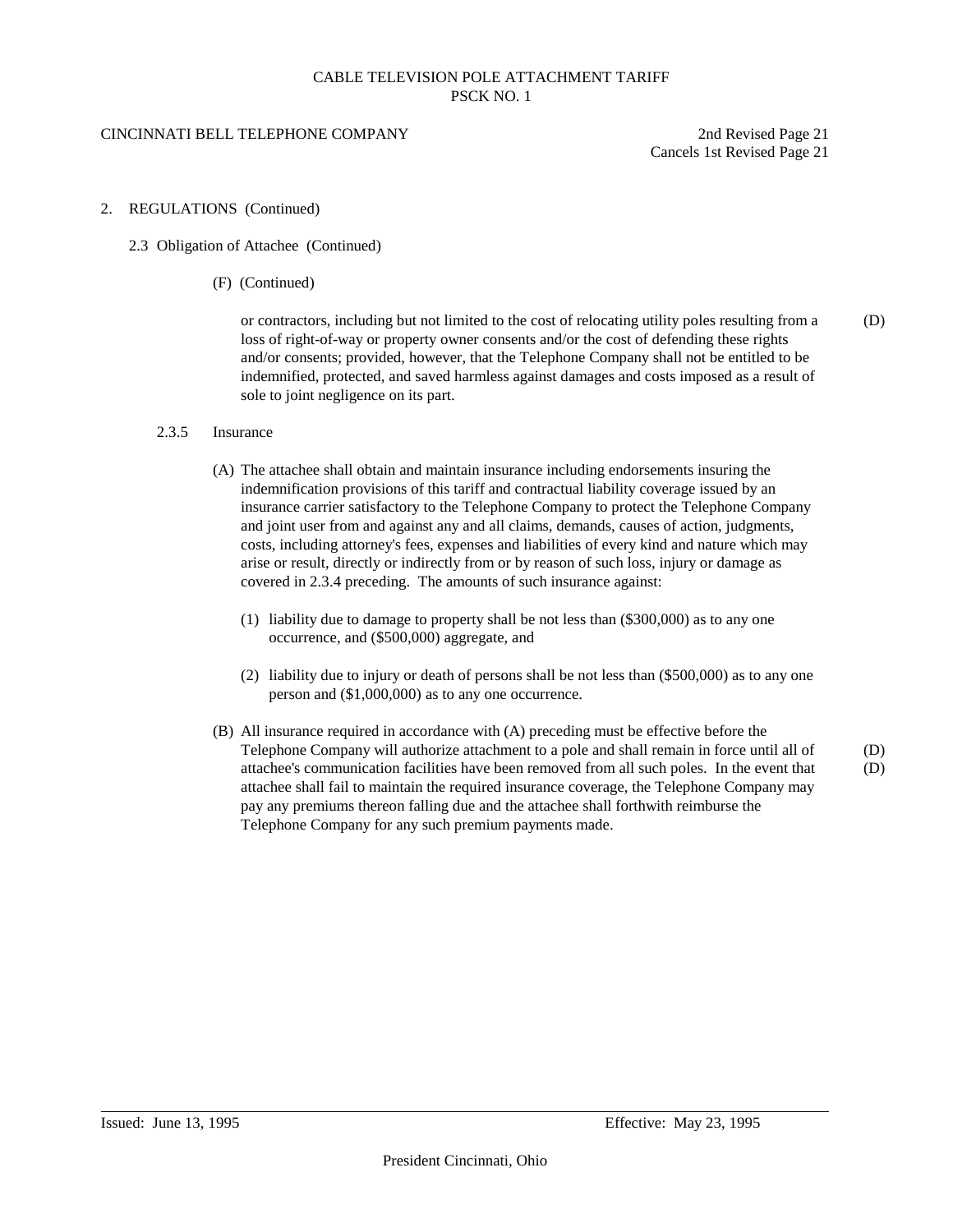### CINCINNATI BELL TELEPHONE COMPANY 2nd Revised Page 22

Cancels 1st Revised Page 22

- 2. REGULATIONS (Continued)
	- 2.3 Obligation of Attachee (Continued)
		- 2.3.5 Insurance (Continued)
			- (C) The attachee shall submit to the Telephone Company certificates by each company insuring the attachee to the effect that it has insured the attachee for all liabilities of the attachee covered by this tariff and that it will not cancel or change any policy of insurance issued to the attachee except after (60) days' written notice to the Telephone Company.
	- 2.4 Payment Arrangements
		- 2.4.1 Payment of Charges and Advance Payments
			- (A) The attachee is responsible for all charges applicable in connection with the attachment of its communication facilities to a pole as specified in 3. following: (D)
			- (B) Attachee shall furnish bond or other satisfactory evidence of financial security in such amount as the Telephone Company from time to time may require to guarantee the payment of any sums which may become due to the Telephone Company for fees due hereunder or charges for work performed for the benefit of the attachee hereunder, including the removal of attachee's communications facilities upon termination. After completion of the construction phase, the Telephone Company may reduce the amount of the bond. Reduction in the amount of the bond will be conditioned upon the attachee's compliance with the provisions of this tariff.
			- (C) If the attachee furnishes a deposit of money pursuant to requirements specified in (B) preceding, such deposit may be held during the continuance of authorizations granted under this tariff at the option of the Telephone Company as security for any and all charges which are or may become due to the Telephone Company under this tariff. Interest at the rate of 6% per annum shall be credited or paid to the attachee annually during the continuance of the deposit.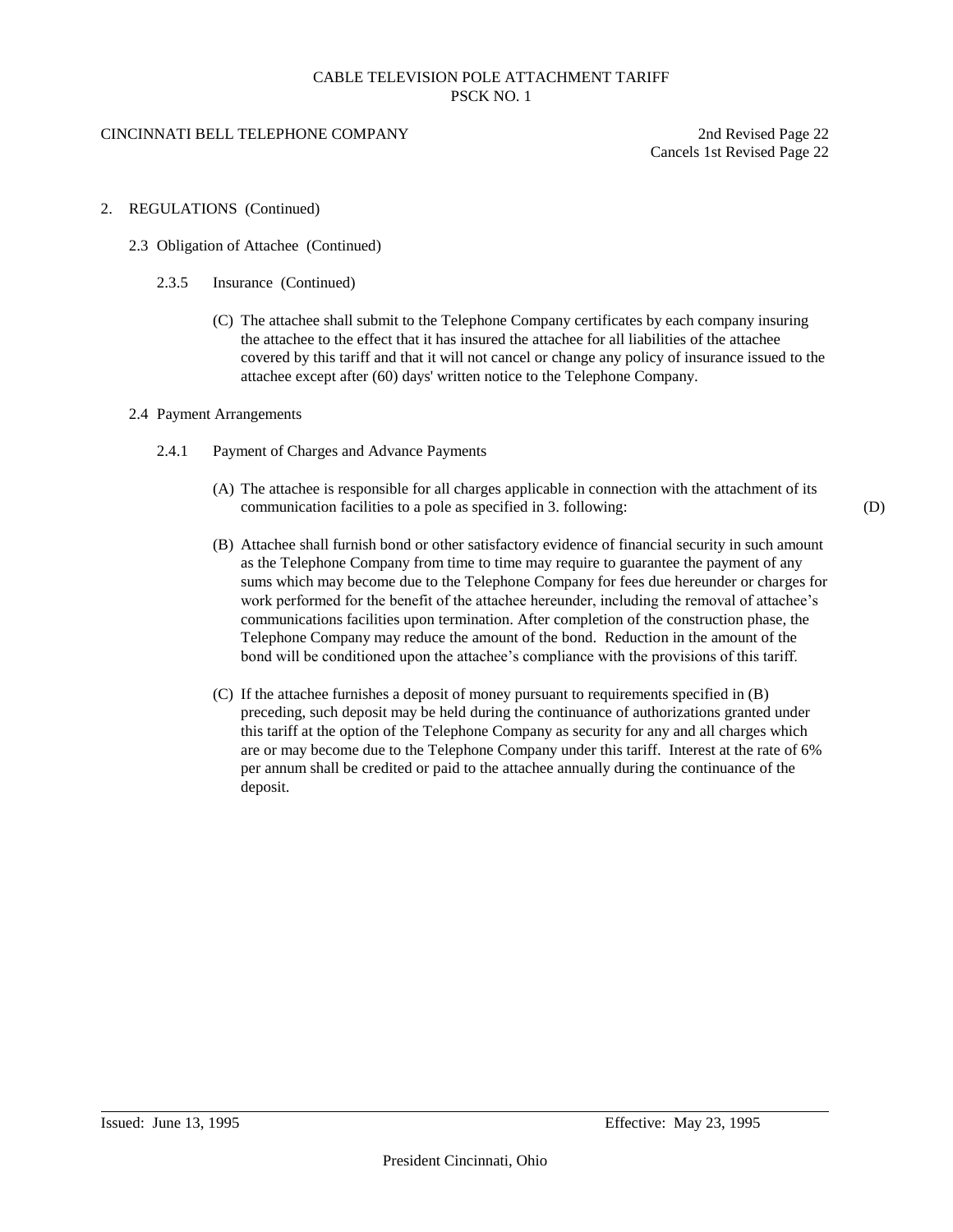### CINCINNATI BELL TELEPHONE COMPANY 2nd Revised Page 23

Cancels 1st Revised Page 23

- 2. REGULATIONS (Continued)
	- 2.4 Payment Arrangements (Continued)
		- 2.4.1 Payment of Charges and Advance Payments (Continued)
			- (D) Attachee shall make an advance payment to the Telephone Company prior to:
				- (1) any undertaking by the Telephone Company of a prelicense survey or the administrative processing portion of such a survey as required by 2.6.1 following in an amount specified by the Telephone Company sufficient to cover the estimated charges for completing the specific work operation required.
				- (2) any performance by the Telephone Company of any make-ready work required as specified in 2.6.1 following in an amount specified by the Telephone Company sufficient to cover the estimated charges for completing any required make-ready work.
			- (E) The amount of the advance payment required in (D) preceding will be credited against the cost to the Telephone Company for performing such work or having such work performed by others.
				- (1) Where the advance payment made by the attachee is less than the charge by the Telephone Company, attachee agrees to pay the Telephone Company all sums due in excess of the amount of the advance payment.
				- (2) Where the advance payment made by attachee exceeds the charge by the Telephone Company, the Telephone Company shall refund the difference to the attachee.
			- (F) The attachee shall pay all applicable charges due within 30 days of receipt of the bill.

#### 2.5 Attachment Applications

- 2.5.1 General
	- (A) Before the attachee shall attach to a pole, attachee shall make written (D)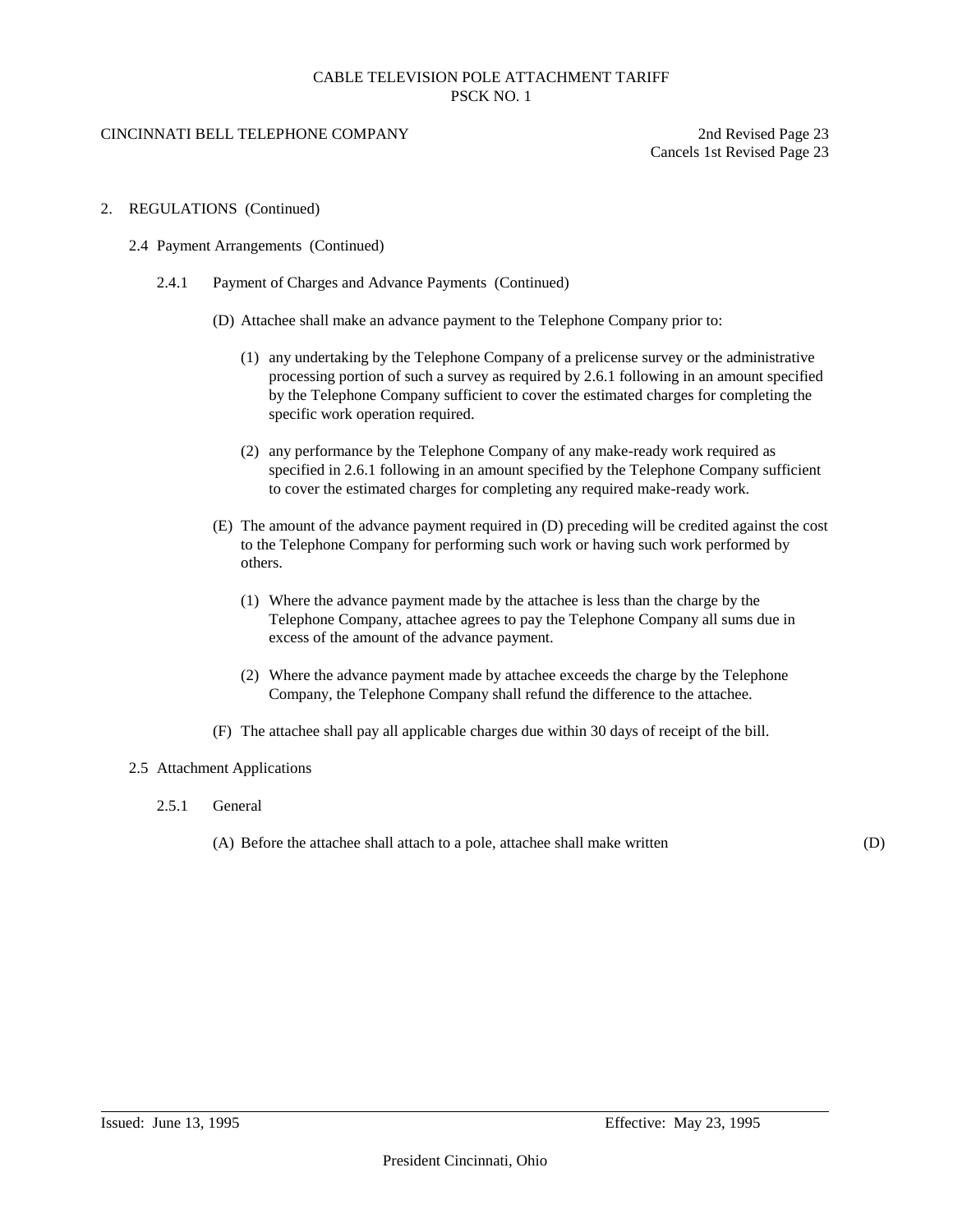### CINCINNATI BELL TELEPHONE COMPANY 2nd Revised Page 24

Cancels 1st Revised Page 24

- 2. REGULATIONS (Continued)
	- 2.5 Attachment Applications (Continued)
		- (A) (Continued)

application for and have received written authorization therefore from the Telephone Company.

- (B) Attachee agrees to limit the filing of applications for pole attachment authorizations to include not more than (200) poles on any one application and (1000) poles on all applications which (D) are pending approval by the Telephone Company at any one time. Such limitations will apply to poles, located within a single plant construction district of the Telephone Company. The (D) Telephone Company will permit the preceding limitations to be exceeded if so requested in writing by the attachee when the circumstances of a particular job warrant such. Attachee further agrees to designate a desired priority of completion of the prelicense survey and make-ready work for each application relative to all other of its applications on file with the Telephone Company at the same time.
- 2.5.2 Multiple Applicants
	- (A) Classification

Applications received from multiple applicants for the same pole will be classified as follows: (D)

- (1) Simultaneous received by the Telephone Company on the same business day
- (2) Non-simultaneous received by the Telephone Company on different business days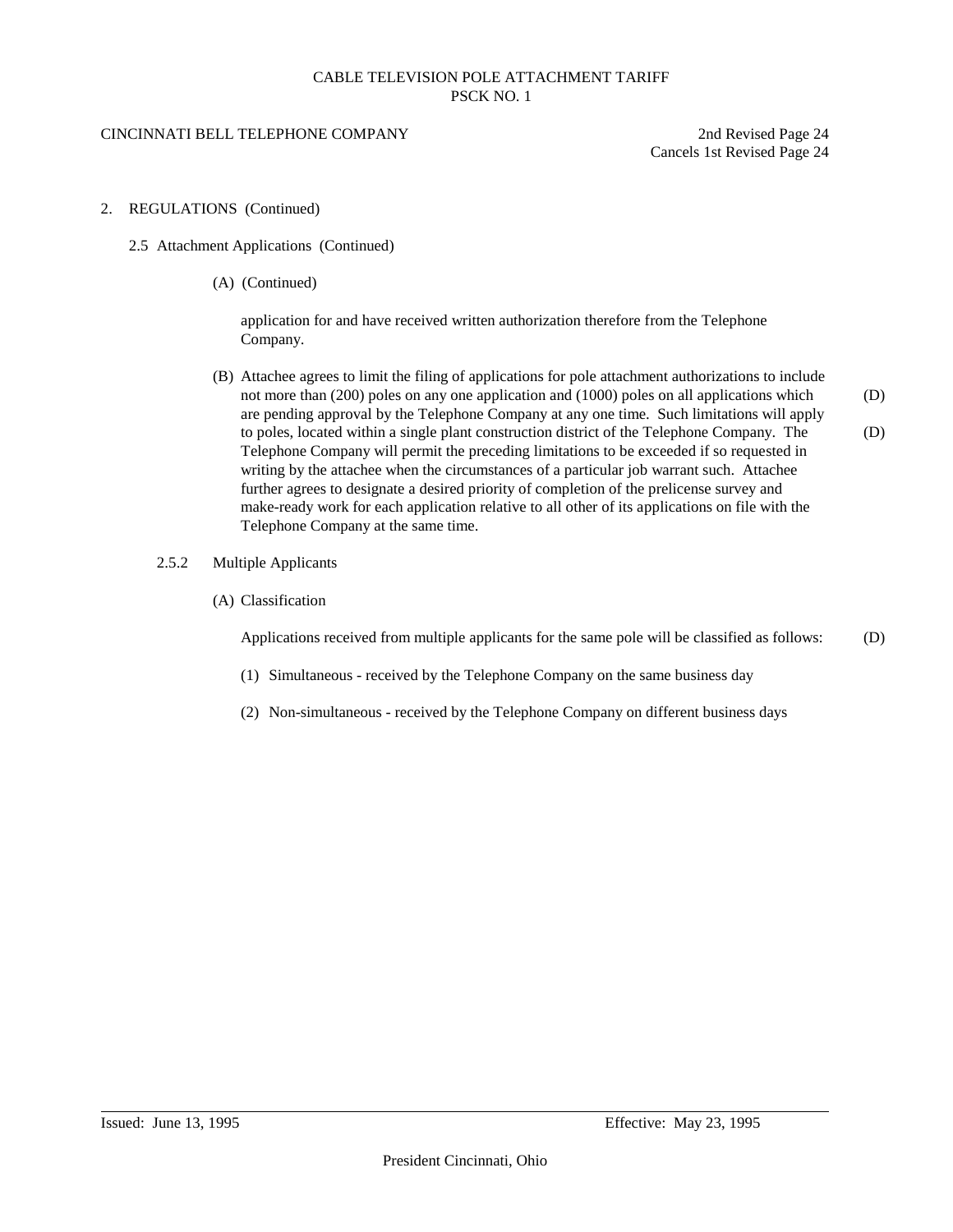#### CINCINNATI BELL TELEPHONE COMPANY 2nd Revised Page 25

Cancels 1st Revised Page 25

- 2. REGULATIONS (Continued)
	- 2.5 Attachment Applications (Continued)
		- 2.5.2 Multiple Applicants (Continued)
			- (B) Processing

Processing of multiple applications by the Telephone Company will be as follows:

- (1) Simultaneous applications Processing of simultaneous applications will be done concurrently. Authorization for attachment or utilization will be granted simultaneously to all multiple applicants involved.
- (2) Non-simultaneous applications Initial applicant will be offered the following Options in writing immediately following receipt by the Telephone Company of an application(s) from an additional applicant(s). Copies of such written notification to the initial applicant will be sent to the additional applicant(s).
	- Option 1 Application(s) of the initial applicant will be processed on the basis that there is no application on file from another applicant for the same pole. (D)

- Option 2 Application(s) of initial applicant and additional applicant(s) will be processed in accordance with (B) (1) preceding.
- (3) Initial Applicant

All work in progress on application(s) filed by an initial applicant will be suspended by the Telephone Company from the date of its written notification as required in (2) preceding until the initial applicant notifies the Telephone Company, in writing, of the option it elects.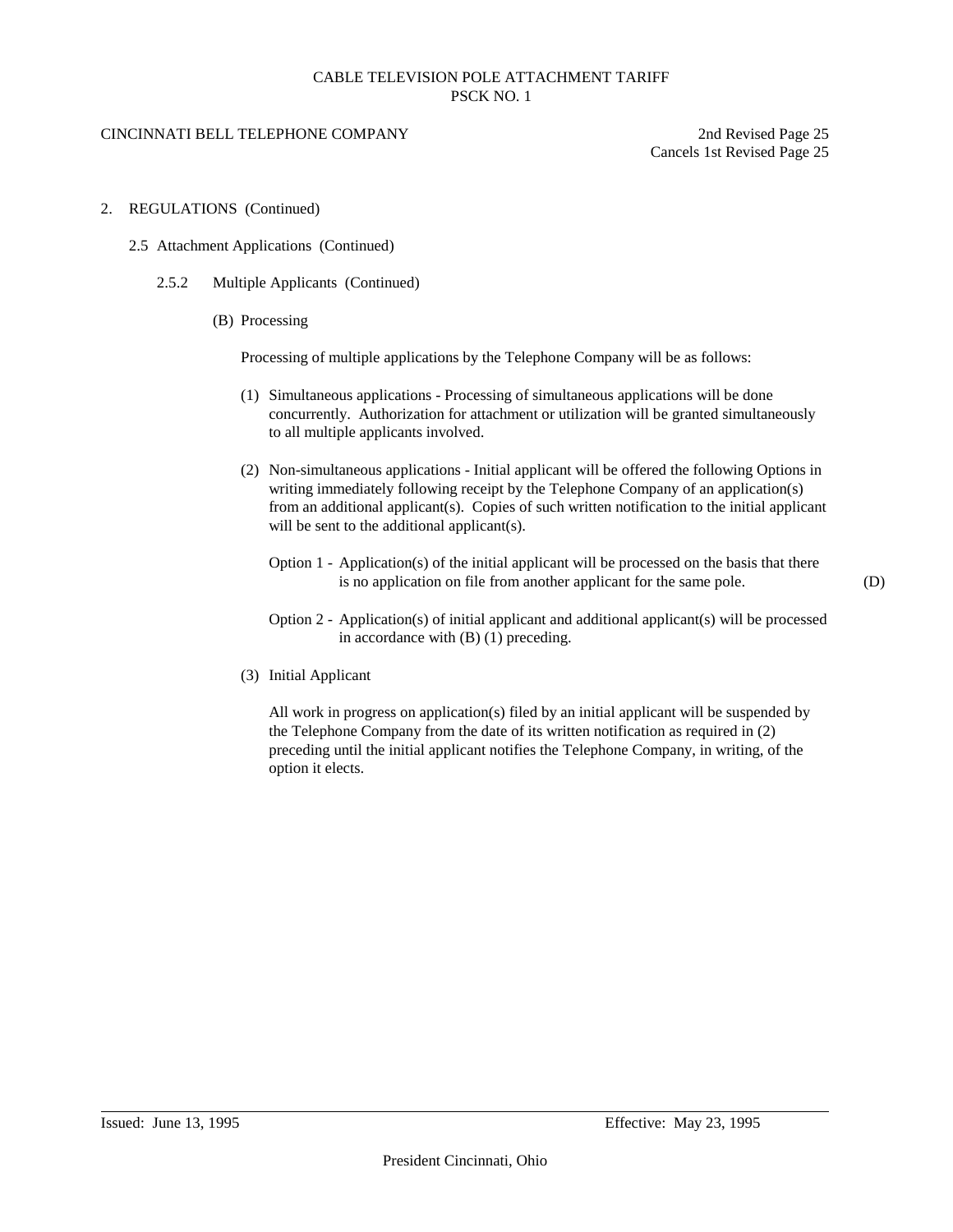#### CINCINNATI BELL TELEPHONE COMPANY 2nd Revised Page 26

Cancels 1st Revised Page 26

#### 2. REGULATIONS (Continued)

#### 2.5 Attachment Applications (Continued)

2.5.2 Multiple Applicants (Continued)

Such written notification, by the initial applicant will be required no later than 15 days following its receipt of the aforementioned notification from the Telephone Company; otherwise, the Telephone Company will deem the initial applicant to have elected Option 1. The Telephone Company will notify the additional applicant(s), in writing, of the Option elected by the initial applicant.

(4) Additional Applicant(s)

Option 2 will be subject to acceptance by all multiple applicants involved. The additional applicant(s) will have 15 days from receipt of written notification from the Telephone Company advising that the initial applicant has selected Option 2 to accept or reject by written notification to the Telephone Company the conditions applicable to simultaneous attachment; otherwise the Telephone Company will deem the additional applicant(s) to (D) have rejected acceptance of treatment as simultaneous applicant.

(C) Conditions Applicable to Simultaneous Applications

(1) Field Inspection

Multiple applicants retain the right to determine individually or collectively the party or parties (multiple applicant(s) or Telephone Company) to be responsible for completion of the field inspection required to determine the make-ready work necessary to accommodate attachment of their respective communications facilities on a simultaneous (D) basis.

(a) Indication of the party(s) responsible for the field inspection must be included by multiple applications in written notification required by (B) (4) preceding.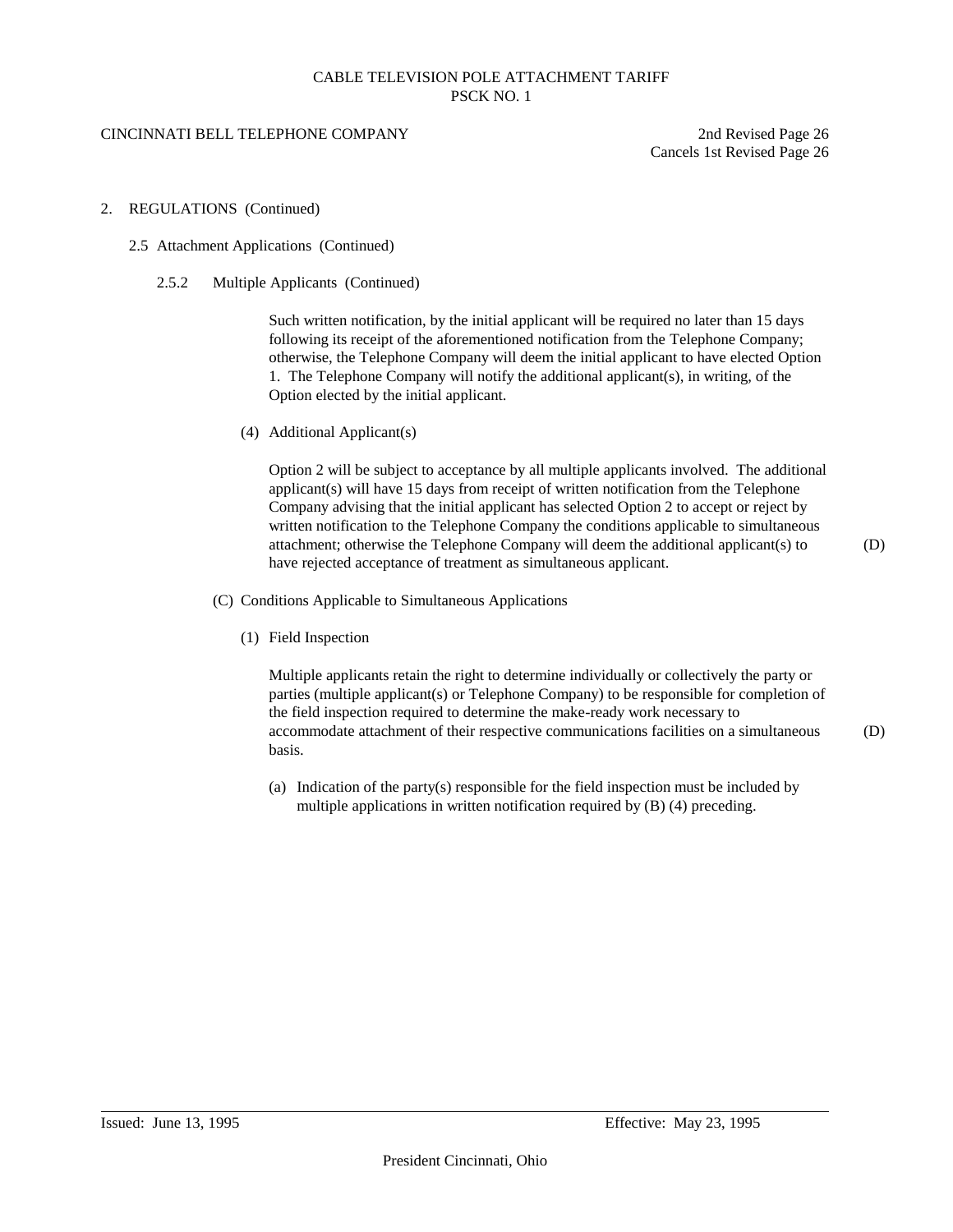### CINCINNATI BELL TELEPHONE COMPANY 2nd Revised Page 27

Cancels 1st Revised Page 27

- 2. REGULATIONS (Continued)
	- 2.5 Attachment Applications (Continued)
		- 2.5.2 Multiple Applicants (Continued)
			- (b) Field Inspection Results
				- (i) Multiple applicants electing to perform the field inspection jointly will be required to furnish the field inspection results data to the Telephone Company in a format specified by the Telephone Company and according to standards of accuracy and completeness satisfactory to the Telephone Company.
				- (ii) Multiple applicants electing to perform the field inspection separately must each submit field inspection results as required in (i) above for each pole on each application which includes poles to be attached by multiple applicants.
			- (2) Make-Ready Work

Multiple applicants must develop a mutually agreeable order of pole availability, and (D) overall make-ready work completion schedule.

(a) When multiple applicants cannot reach such mutual agreement within 15 days from receipt of written notification from the Telephone Company of the estimated charges for the required make-ready work, the Telephone Company may at its option offer, as an alternative, to complete the total make-ready work required for all multiple applicants before simultaneously granting attachment authorization for all multiple (D) applications involved.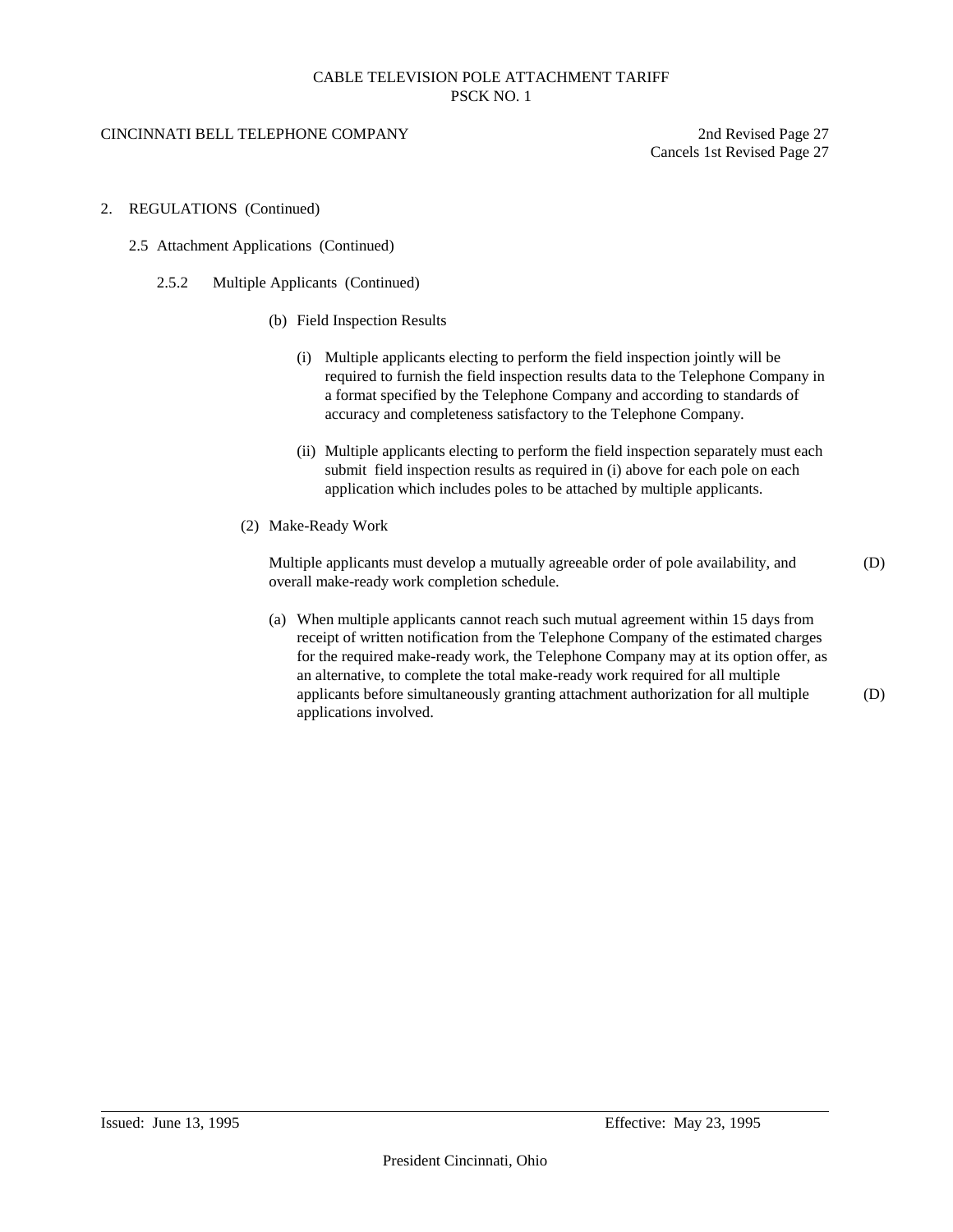#### CINCINNATI BELL TELEPHONE COMPANY 2nd Revised Page 28

Cancels 1st Revised Page 28

#### 2. REGULATIONS (Continued)

- 2.5 Attachment Applications (Continued)
	- 2.5.2 Multiple Applicants (Continued)
		- (b) Any multiple applicant who fails to agree to the alternative arrangement will be considered by the Telephone Company to have cancelled its application(s) relative to the poles involved on pending applications of another applicant(s). (D)
		- (3) Costs

Each multiple applicant will be charged an equal share of the total make-ready costs incurred by the Telephone Company to accommodate simultaneous attachment by the (D) multiple applicants.

- (D) Conditions Applicable to Non-simultaneous Applications
	- (1) Field Inspection

Each multiple applicant retains the right to complete the field inspection required to determine the make-ready work necessary to accommodate its communications facilities on a non-simultaneous basis.

(a) Election of such field inspection responsibility must be made in writing to the Telephone Company within 20 days of receipt of the Telephone Company written notification required by (B)(3) preceding.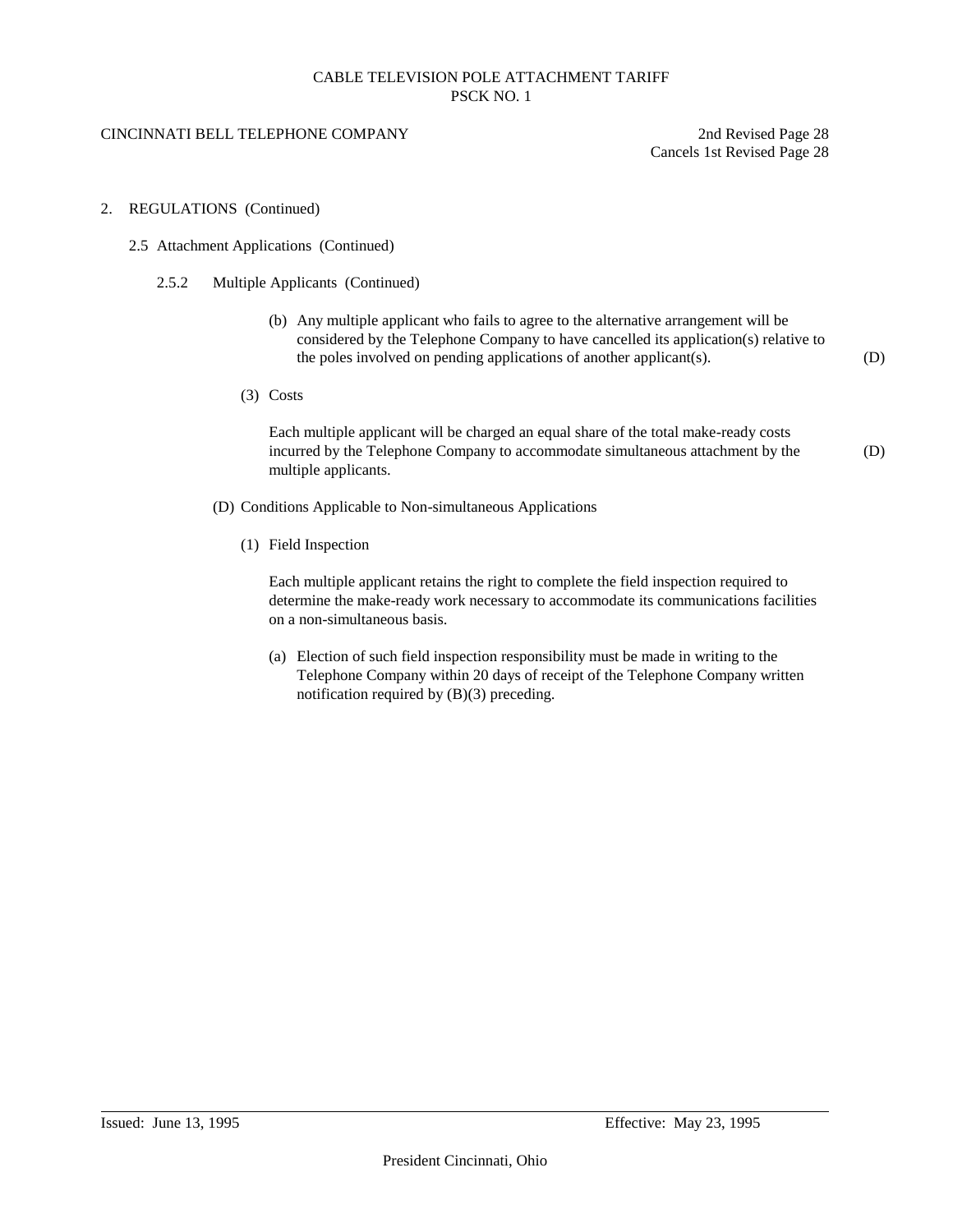#### CINCINNATI BELL TELEPHONE COMPANY 2nd Revised Page 29

Cancels 1st Revised Page 29

- 2. REGULATIONS (Continued)
	- 2.5 Attachment Applications (Continued)
		- 2.5.2 Multiple Applicants (Continued)
			- (b) Each multiple applicant electing to perform his own field inspection will be required to furnish the field inspection results data to the Telephone Company in a format specified by the Telephone Company and according to standards of accuracy and completeness satisfactory to the Telephone Company.
			- (c) Field inspection results developed by a multiple applicant must be submitted to the Telephone Company within 30 days of the most recent date upon which the applicant's pending application(s) has been classified as non-simultaneous. Failure of an applicant to comply with this requirement will be considered by the Telephone Company as a cancellation of the application(s) involved.
			- (2) Pre-License Survey Costs

Each multiple applicant will be charged the applicable pre-license survey costs incurred by the Telephone Company relative to a determination of the make-ready work required to accommodate attachment of the individual applicant's communications facilities on a (D) non-simultaneous basis.

(3) Make-Ready Completion Schedule

The date of receipt (earliest taking precedence) by the Telephone Company of applications filed in accordance with 2.5.1 preceding will determine the priority of make-ready work completion by the Telephone Company. Any change in priority of pole availability will  $(D)$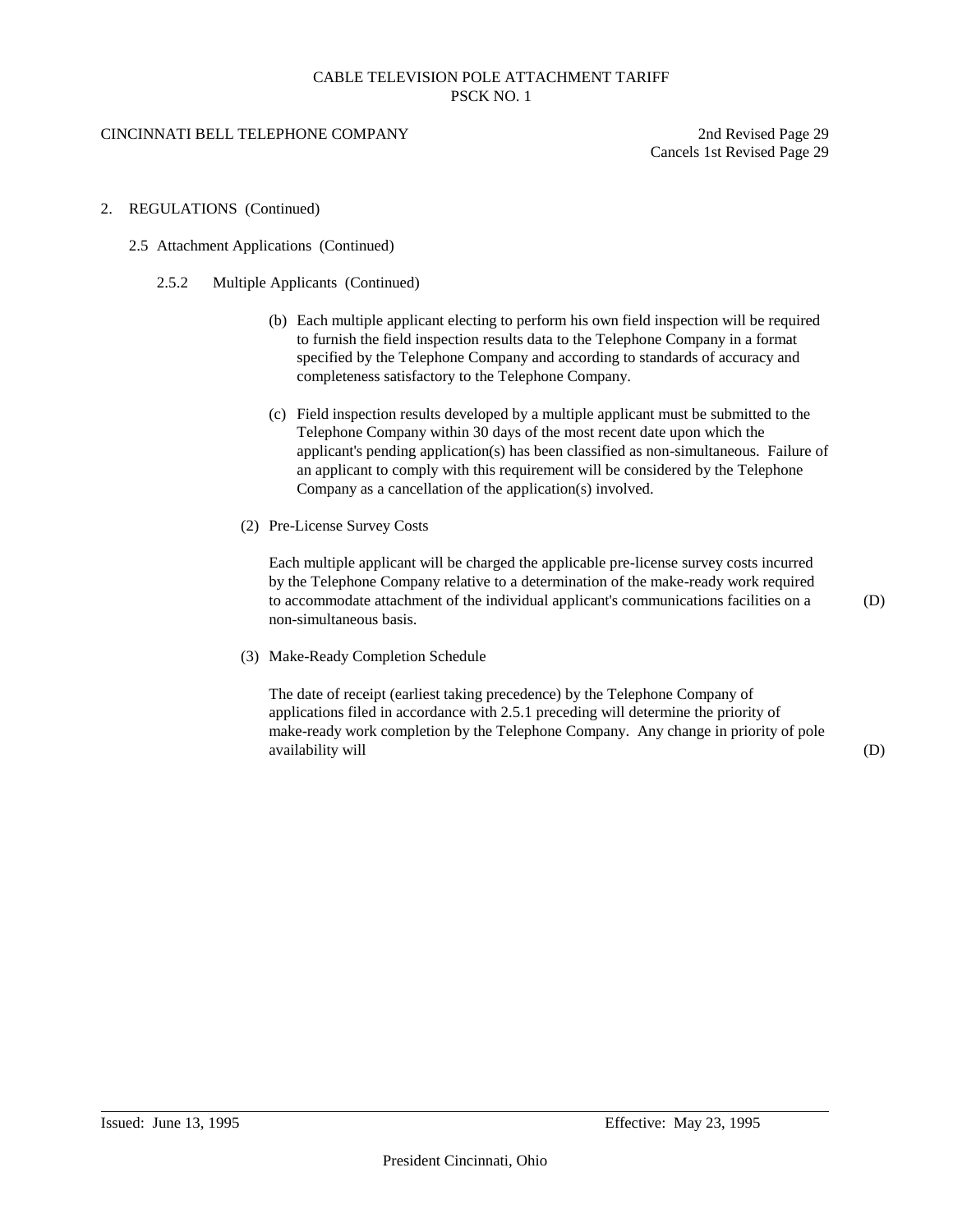### CINCINNATI BELL TELEPHONE COMPANY 2nd Revised Page 30

Cancels 1st Revised Page 30

- 2. REGULATIONS (Continued)
	- 2.5 Attachment Applications (Continued)
		- 2.5.2 Multiple Applicants (Continued)
			- (3) (Continued)

require an appropriate change in make-ready work completion of the application(s) involved and be subject to the Telephone Company's ability to accommodate the specific change(s) required in its established work schedule.

(4) Make-Ready Work Costs

Make-Ready work costs will be allocated as follows:

- (a) The initial applicant will be charged the total cost incurred by the Telephone Company to accommodate the attachment of the initial applicant's communications (D) facilities on poles on a non-simultaneous basis. (D)
- (b) The additional applicant(s) will be charged the total cost incurred by the Telephone Company to accommodate the attachment of the additional applicant's (D) communications facilities on poles for which prior attachment authorization has been (D) granted to another applicant.
- (E) Pre-License Survey Completion

In performing all field inspections and associated administrative processing for which it may be responsible, the Telephone Company will endeavor to include such work in its normal work load schedule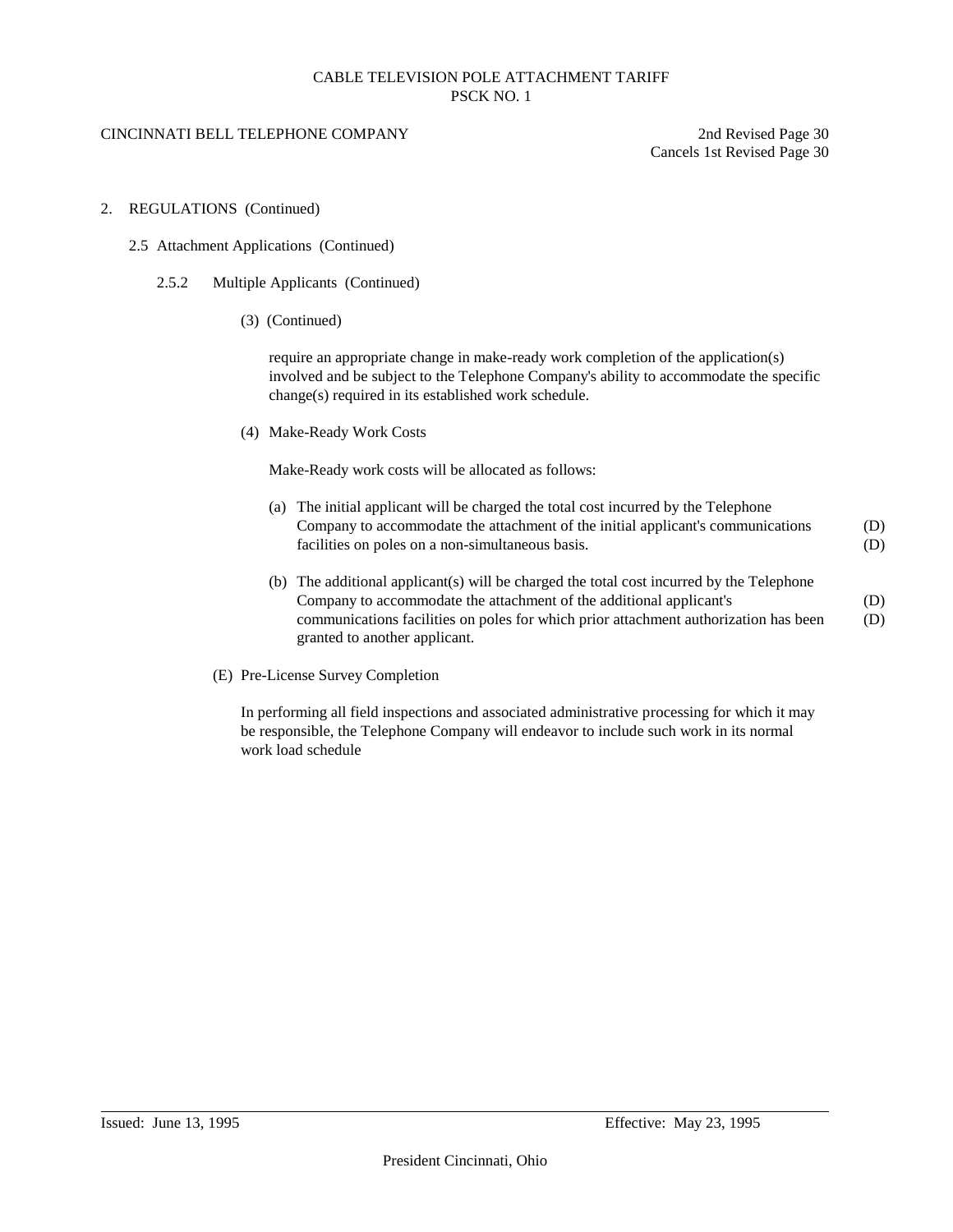#### CINCINNATI BELL TELEPHONE COMPANY 1st Revised Page 31

Cancels Original Page 31

2. REGULATIONS (Continued)

#### 2.6 Make-Ready Requirements

- 2.6.1 Pole Attachment (C) (A) When an application for attachment to a pole is submitted by an attachee, a prelicense survey (D) will be required to determine the existing adequacy of the pole to accommodate attachee's communications facilities. The Telephone Company will advise the Attachee in writing of the (D) estimated charges that will apply for such prelicense survey and receive written authorization from the attachee before undertaking any portion of the prelicense survey. (B) The field inspection portion of the prelicense survey, which requires the visual inspection of existing poles may be performed by the Telephone Company or attachee (with optional (D) participation by joint user and/or attachee). The administrative processing portion of the prelicense survey, which includes the processing of the application, the preparation of the
	- make-ready work orders, the coordination of work requirements and schedules with joint users and other attachees, and the random field verification of field inspection results data developed and furnished to the Telephone Company by the attachee, will be performed by the Telephone Company.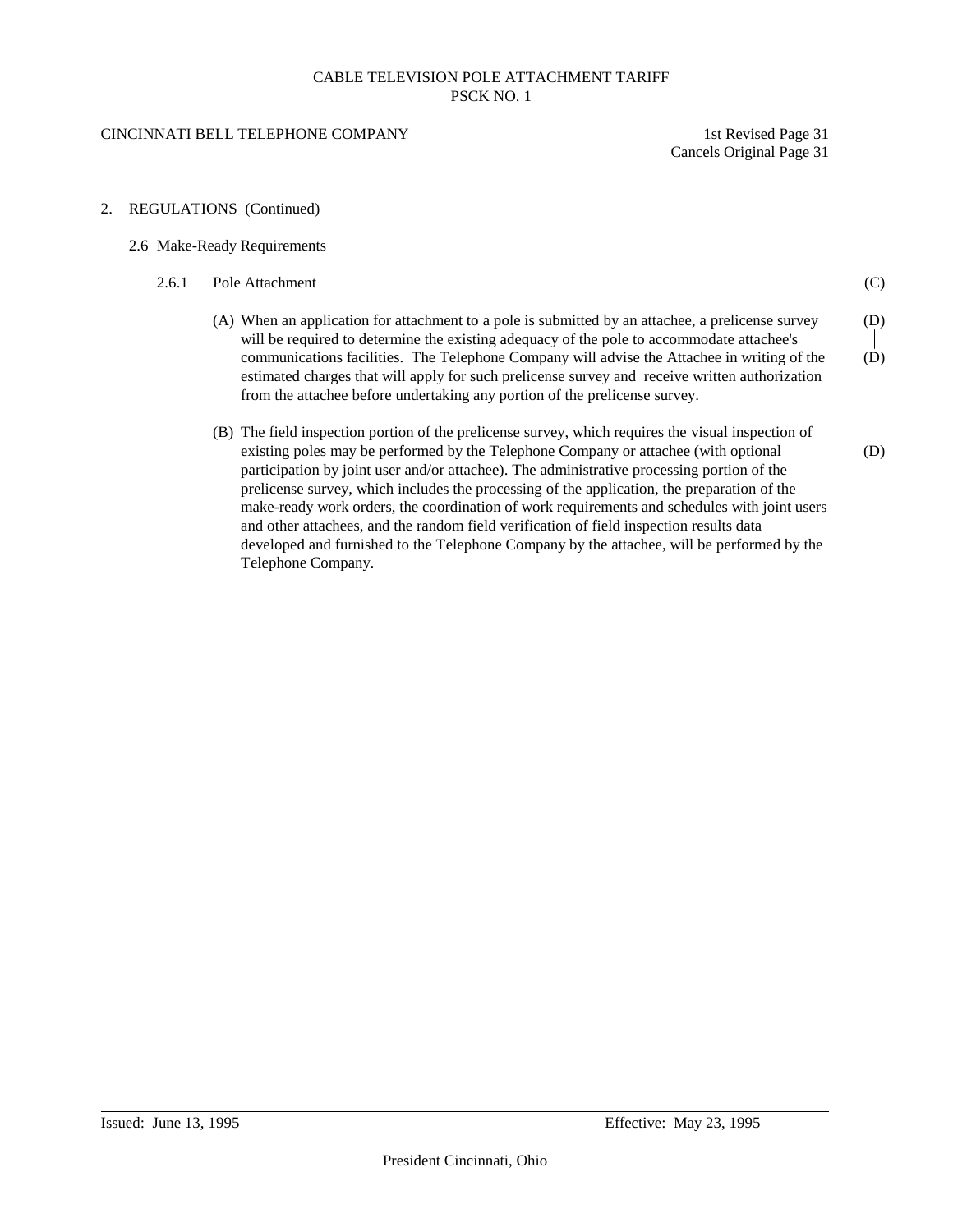#### CINCINNATI BELL TELEPHONE COMPANY 1st Revised Page 32

Cancels Original Page 32

- 2. REGULATIONS (Continued)
	- 2.6 Make-Ready Requirements (Continued)
		- 2.6.1 Pole Attachment (Continued) (C)
			- (1) When the attachee performs the field inspection portion of prelicense survey, the field inspection results data will be furnished to the Telephone Company in a format specified by the Telephone Company and according to standards of accuracy and completeness satisfactory to the Telephone Company. In view of the Telephone Company's common carrier obligations to maintain safe and adequate service, the Telephone Company retains the right to do the field inspection portion of the prelicense survey again if in the sole judgment of the Telephone Company the data furnished by the attachee does not comply with the performance standards as prescribed by the Telephone Company. The attachee shall pay the Telephone Company for the total expense incurred by the Telephone Company to redo the field inspection.
			- (C) The Telephone Company shall grant authorization for attachment to a pole of any size (D) required by attachee when the Telephone Company reasonably determines that attachment space on such pole is available or can be made available and is not required for its exclusive (D) use or that of a governmental entity with attachment rights, and that the pole may reasonably be rearranged or replaced to accommodate attachee's communications facilities. (D)
			- (D) In the event the Telephone Company determines that a pole to which attachee desires to attach (D) is inadequate or otherwise needs rearrangement of the existing facilities thereon to accommodate the attachee's communications facilities, the Telephone Company will advise the attachee in writing of the estimated make-ready charges that will apply.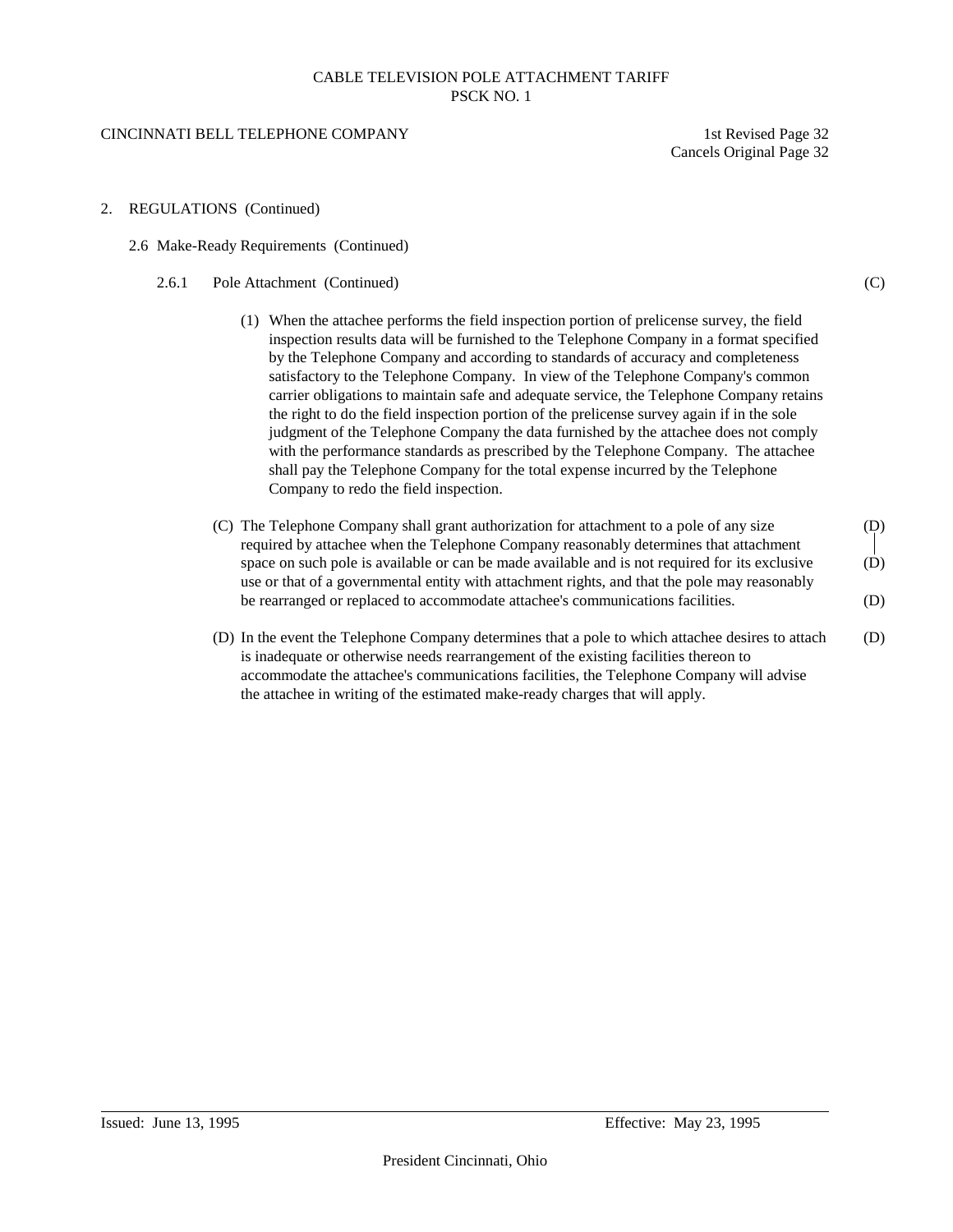#### CINCINNATI BELL TELEPHONE COMPANY 1st Revised Page 33

2. REGULATIONS (Continued)

Cancels Original Page 33

| 2.6 Make-Ready Requirements (Continued) |                                                                                                                                                                                                                                                                                                                                                                                                                                                                                                                                                                                                                                                                                                      |     |  |  |
|-----------------------------------------|------------------------------------------------------------------------------------------------------------------------------------------------------------------------------------------------------------------------------------------------------------------------------------------------------------------------------------------------------------------------------------------------------------------------------------------------------------------------------------------------------------------------------------------------------------------------------------------------------------------------------------------------------------------------------------------------------|-----|--|--|
| 2.6.1                                   | Pole Attachment (Continued)                                                                                                                                                                                                                                                                                                                                                                                                                                                                                                                                                                                                                                                                          | (C) |  |  |
|                                         | Attachee shall have (30) days from receipt of said written notification to indicate its<br>authorization for completion of the required make-ready work and acceptance of the resulting<br>charges. However, if the Telephone Company receives a request from an additional applicant<br>for attachment to a pole for which written notification has been sent to an initial attachee, the<br>initial attachee must authorize completion of the pending make-ready work within (10) days<br>after receipt of written notification from the Telephone Company of the additional attachment<br>request or until the end of the aforementioned (30) day period, whichever period of time is<br>shorter. | (D) |  |  |
|                                         | (E) Make-ready work will be performed following receipt of the required advance payment by the                                                                                                                                                                                                                                                                                                                                                                                                                                                                                                                                                                                                       |     |  |  |

Telephone Company. Attachee shall pay the Telephone Company for all make-ready work completed in accordance with the provisions of this tariff and shall also make arrangements with the owners of other facilities attached to such poles regarding reimbursement for any (D) expense incurred by them in transferring or rearranging their facilities to make such attachment accommodations available. Attachee shall not be entitled to reimbursement of any amounts paid to the Telephone Company for rearrangement of facilities on a pole by reason (D) of the use by the Telephone Company, joint user, governmental entity or other authorized users of any additional capacity resulting from such replacement or rearrangement.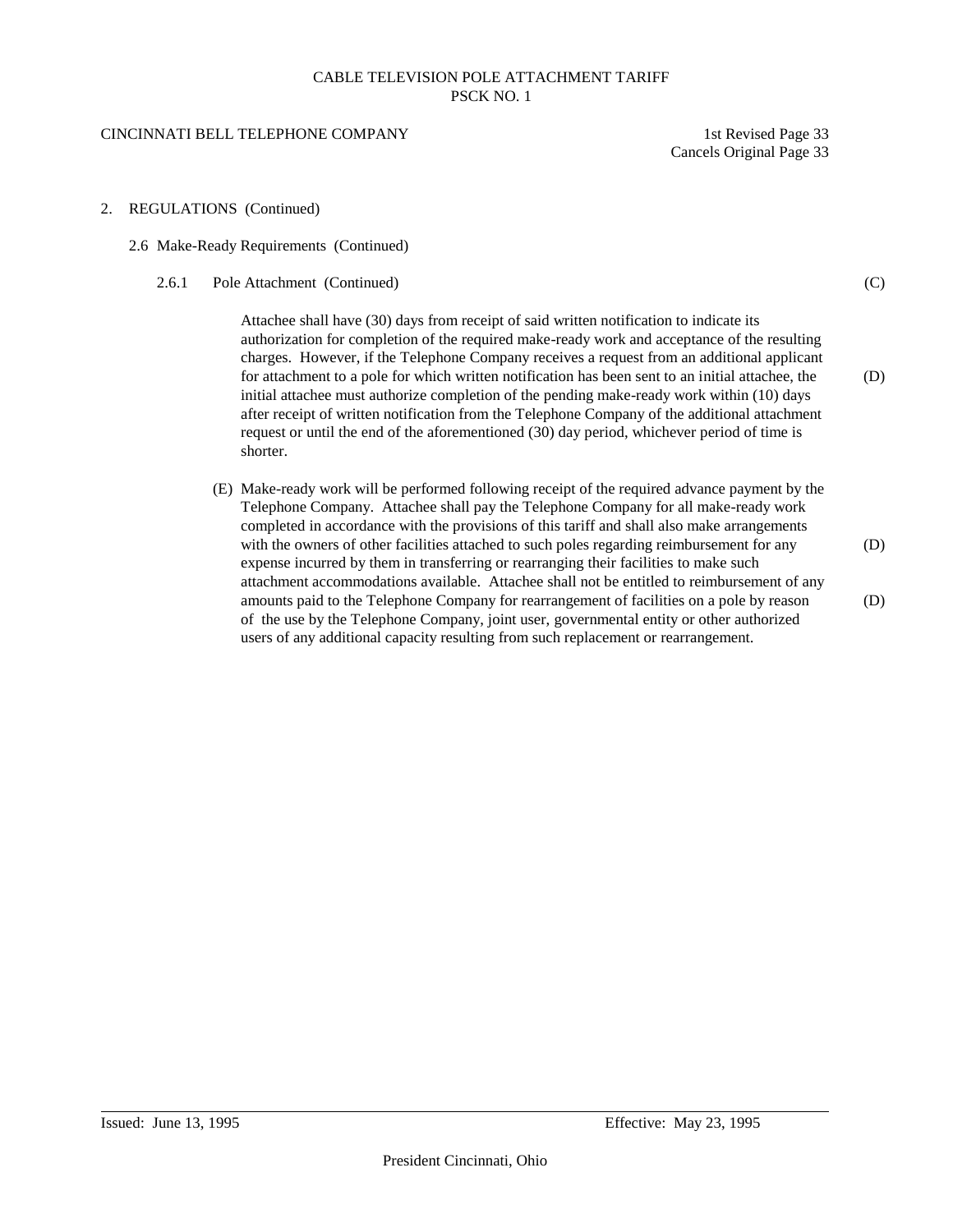#### CINCINNATI BELL TELEPHONE COMPANY 1st Revised Page 34

Cancels Original Page 34

- 2. REGULATIONS (Continued)
	- 2.6 Make-Ready Requirements (Continued)
		- 2.6.1 Pole Attachment (Continued) (C)
			- (F) Should the Telephone Company, joint user or a governmental entity with pole attachment (D) rights need, for its own service requirements, to attach additional facilities to any pole to which attachee is attached, attachee will either rearrange its communications facilities on the pole or transfer them to a replacement pole as determined by the Telephone Company (D) so that the additional facilities of the Telephone Company, joint user or governmental entity may be attached. The cost of such rearrangement and/or transfer will be at the sole expense (D) of the attachee. If attachee does not rearrange or transfer its communications facilities within (30) days after the receipt of written notice from the Telephone Company requesting such rearrangement or transfer, the Telephone Company or joint user may perform or have performed such rearrangement or transfer without liability on the part of the Telephone Company or joint user and the attachee shall be liable for the full costs thereof, except in the event that the Telephone Company negligence causes injury to person, damage to property, interruption of service, or interference of service.
			- (G) Whenever it is necessary for the Telephone Company to replace a pole to accommodate (D) attachee's communications facilities, the Telephone Company will grant attachee the option, where possible and acceptable to joint user, to become the owner of the pole upon payment of (D) all replacement costs on a fully installed basis. This option is subject to the further conditions that: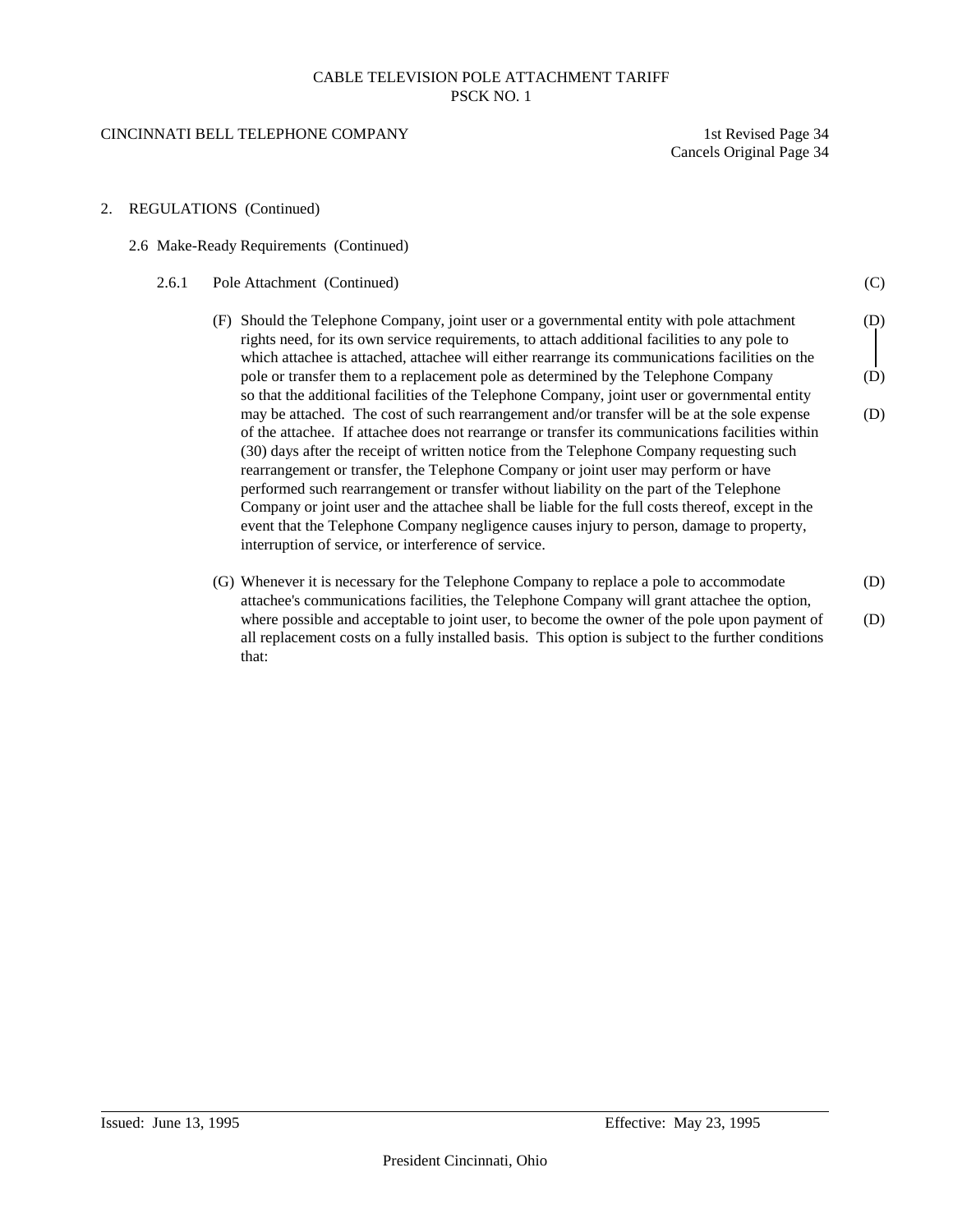## CINCINNATI BELL TELEPHONE COMPANY 2nd Revised Page 35

Cancels 1st Revised Page 35

## 2. REGULATIONS (Continued)

|                                     | 2.6 Make-Ready Requirements (Continued) |                                                                                                                                                                                                                                                                         |            |
|-------------------------------------|-----------------------------------------|-------------------------------------------------------------------------------------------------------------------------------------------------------------------------------------------------------------------------------------------------------------------------|------------|
|                                     | 2.6.1                                   | Pole Attachment (Continued)                                                                                                                                                                                                                                             | (C)        |
| (1)<br>set forth in this tariff and |                                         | attachee grants the Telephone Company and any existing joint user the right to attach<br>their respective facilities to such replacement pole upon the same terms and conditions as                                                                                     | (D)        |
|                                     |                                         | that any governmental entity having attachment rights to the pole shall be granted similar<br>(2)<br>attachment rights under the same terms and conditions as apply to the pole being<br>replaced.                                                                      | (D)        |
|                                     |                                         | Should the attachee exercise this option and become the owner of the pole, it agrees to<br>maintain the pole in a safe and serviceable condition for attachment of Telephone Company<br>and joint user facilities for as long as attachee owns an interest in the pole. | (D)<br>(D) |

2.6.2 Reserved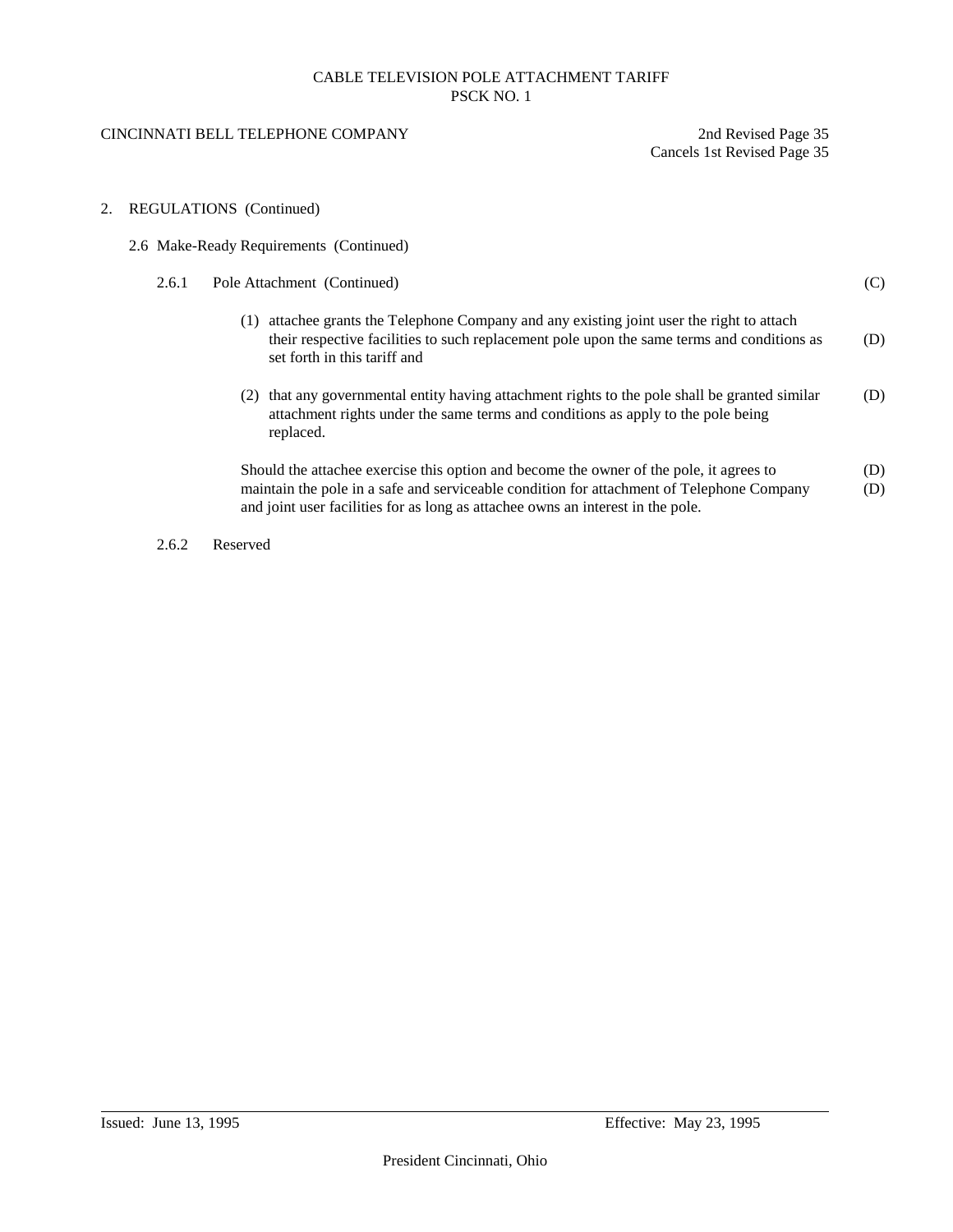## CINCINNATI BELL TELEPHONE COMPANY 2nd Revised Page 36

Cancels 1st Revised Page 36

- 2. REGULATIONS (Continued)
	- 2.6 Make-Ready Requirements (Continued)
		- 2.6.3 Work Schedule

In performing all make-ready work to accommodate attachee's communications facilities, the Telephone Company will endeavor to include such work in its normal work load schedule.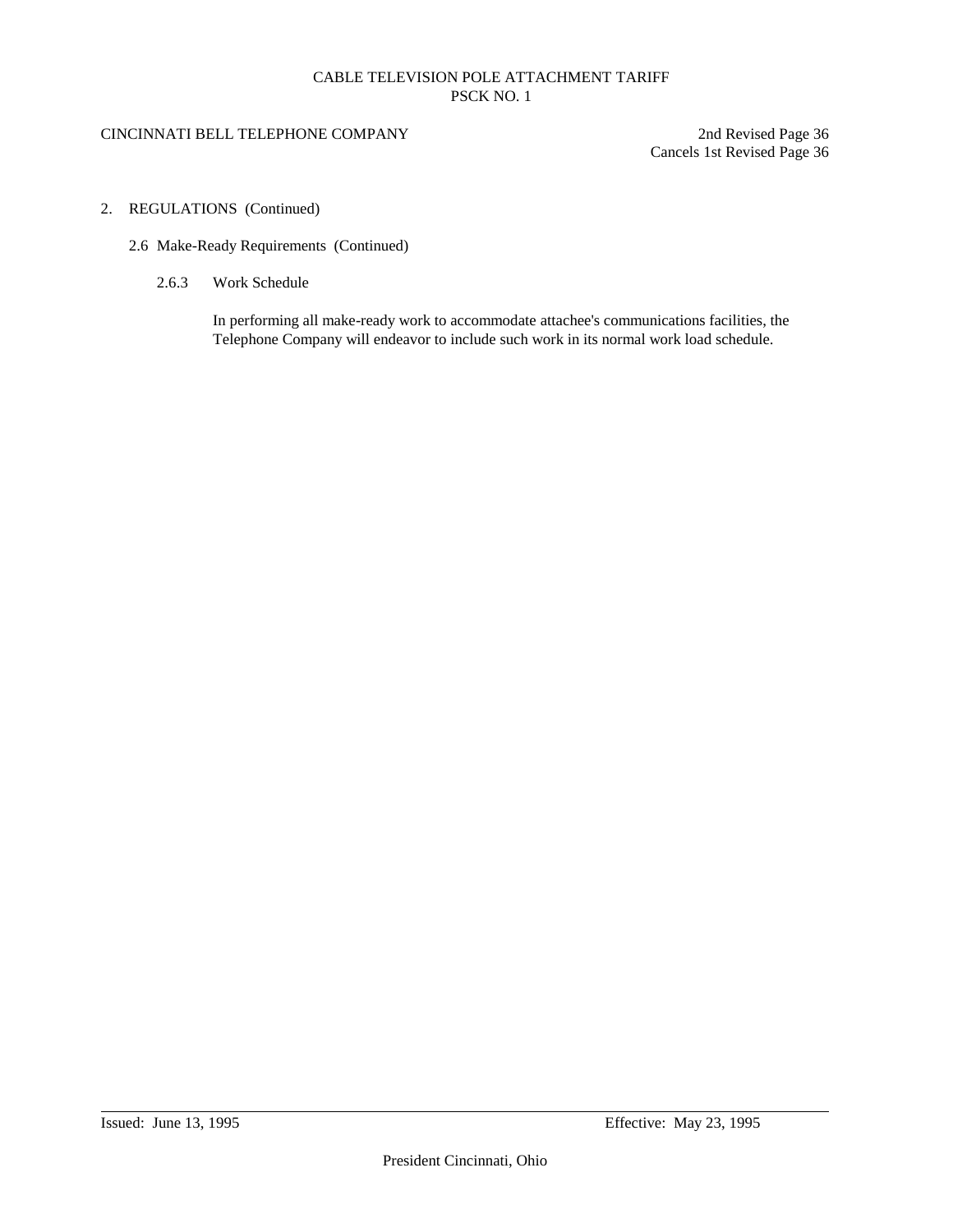## CINCINNATI BELL TELEPHONE COMPANY 2nd Revised Page 37

attachee.

Cancels 1st Revised Page 37

2. REGULATIONS (Continued)

| 2.7 Inspection of Pole Attachments |                                                                                                                                                                                                                                                                                                                                                                                                                                                                                                                                                                                                                                                                                                                                                                                         | (D) |
|------------------------------------|-----------------------------------------------------------------------------------------------------------------------------------------------------------------------------------------------------------------------------------------------------------------------------------------------------------------------------------------------------------------------------------------------------------------------------------------------------------------------------------------------------------------------------------------------------------------------------------------------------------------------------------------------------------------------------------------------------------------------------------------------------------------------------------------|-----|
| 2.7.1                              | Procedures                                                                                                                                                                                                                                                                                                                                                                                                                                                                                                                                                                                                                                                                                                                                                                              |     |
|                                    | (A) The Telephone Company reserves the right to make periodic inspections of any part of<br>attachee's communications facilities attached to a pole.                                                                                                                                                                                                                                                                                                                                                                                                                                                                                                                                                                                                                                    | (D) |
|                                    | (B) The making of periodic inspections or the failure to do so shall not relieve the attachee of any<br>responsibility, obligation or liability imposed by this tariff.                                                                                                                                                                                                                                                                                                                                                                                                                                                                                                                                                                                                                 |     |
| 2.7.2                              | <b>Unauthorized Attachment</b>                                                                                                                                                                                                                                                                                                                                                                                                                                                                                                                                                                                                                                                                                                                                                          |     |
|                                    | (A) If any of the attachee's communications facilities shall be found attached to a pole for which<br>there is no authorization outstanding, the Telephone Company, without prejudice to its other<br>rights or remedies under this tariff, including termination of authorization(s), may impose a<br>charge not greater than twice the amount equal to the rate that would have been due had the<br>installation been made the day after the last previous required inspection, may also impose<br>make-ready charges for unauthorized installations not to exceed twice the charges which<br>would have been imposed if the installation had been properly authorized, and require<br>attachee to submit in writing, within (15) days after receipt of written notification from the | (D) |
|                                    | Telephone Company of the unauthorized attachment, a pole application. If such application<br>is not received by the Telephone Company within the specified time period, attachee may be                                                                                                                                                                                                                                                                                                                                                                                                                                                                                                                                                                                                 | (D) |
|                                    | required to remove its unauthorized attachment within (15) days of the final date for<br>submitting the required application, or the Telephone Company may at its option remove<br>attachee's facilities without liability, and the expense of such removal shall be borne by the                                                                                                                                                                                                                                                                                                                                                                                                                                                                                                       | (D) |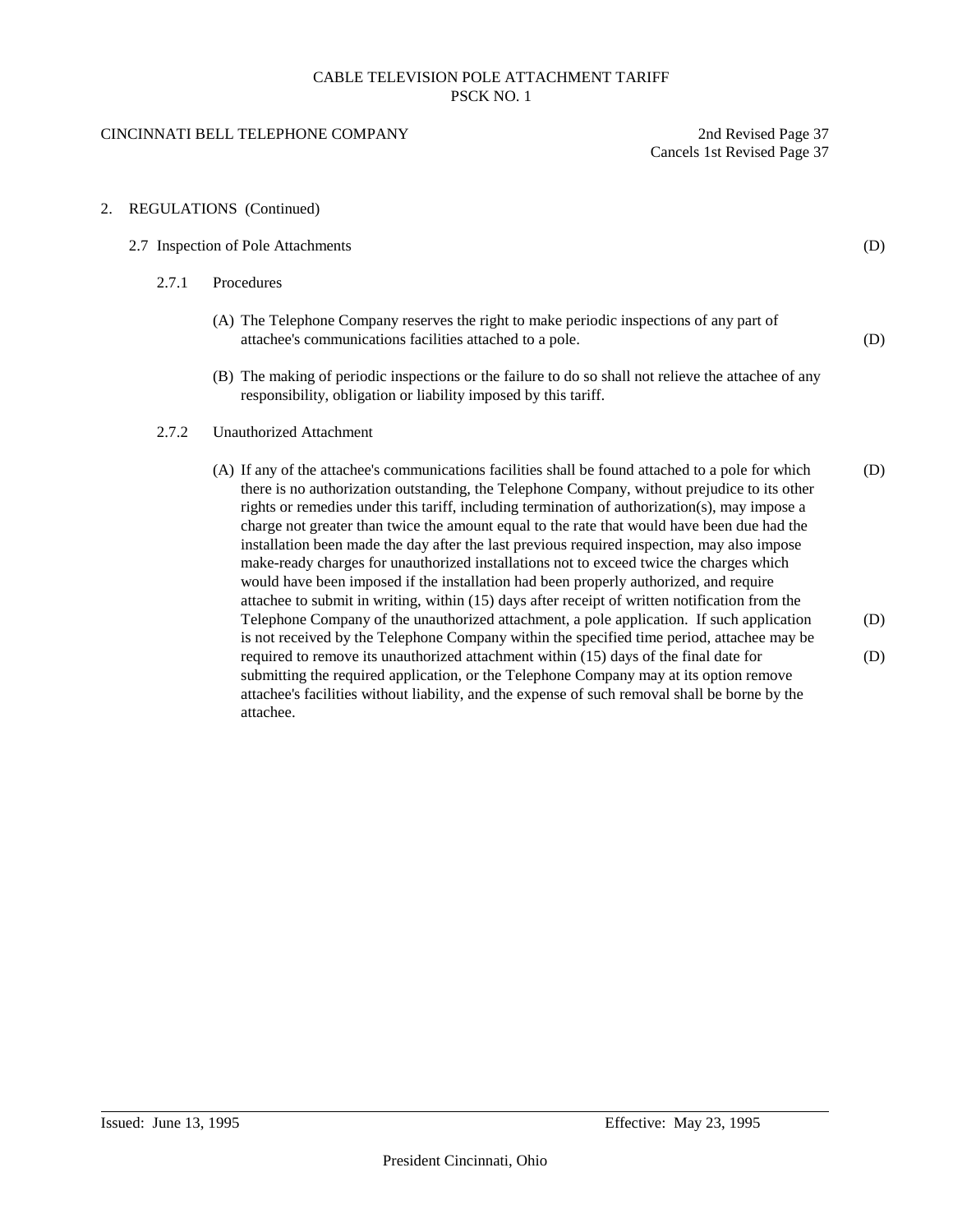## CINCINNATI BELL TELEPHONE COMPANY 2nd Revised Page 38

Cancels 1st Revised Page 38

## 2. REGULATIONS (Continued)

|                                                                                                                                                                                                                                                                                                                                                                                                   | 2.7 Inspection of Pole Attachments (Continued)                                                                                                                                                                                                                                               |     |  |
|---------------------------------------------------------------------------------------------------------------------------------------------------------------------------------------------------------------------------------------------------------------------------------------------------------------------------------------------------------------------------------------------------|----------------------------------------------------------------------------------------------------------------------------------------------------------------------------------------------------------------------------------------------------------------------------------------------|-----|--|
| 2.7.2                                                                                                                                                                                                                                                                                                                                                                                             | Unauthorized Attachment (Continued)                                                                                                                                                                                                                                                          |     |  |
|                                                                                                                                                                                                                                                                                                                                                                                                   | (B) For the purpose of determining the applicable charge, all unauthorized pole attachments shall<br>be treated as having existed for a period of two (2) years prior to its discovery or for the<br>period beginning with the date on which the attachee was initially authorized to attach | (D) |  |
|                                                                                                                                                                                                                                                                                                                                                                                                   | facilities of the same communications system to poles, whichever period shall be the shorter;<br>and the rates specified in 3.1.2. following shall be due and payable forthwith whether or not                                                                                               | (D) |  |
|                                                                                                                                                                                                                                                                                                                                                                                                   | the attachee is permitted to continue the pole attachment.                                                                                                                                                                                                                                   | (D) |  |
| (C) No act or failure to act by the Telephone Company with regard to any unauthorized use shall<br>be deemed as a ratification of the unauthorized use; and if authorization should subsequently<br>be issued, such authorization shall not operate retroactively or constitute a waiver by the<br>Telephone Company of any of its rights or privileges under this tariff or otherwise; provided, |                                                                                                                                                                                                                                                                                              |     |  |

however, that the attachee shall be subject to all liabilities, obligations and responsibilities of

this tariff in regard to said unauthorized use from its inception.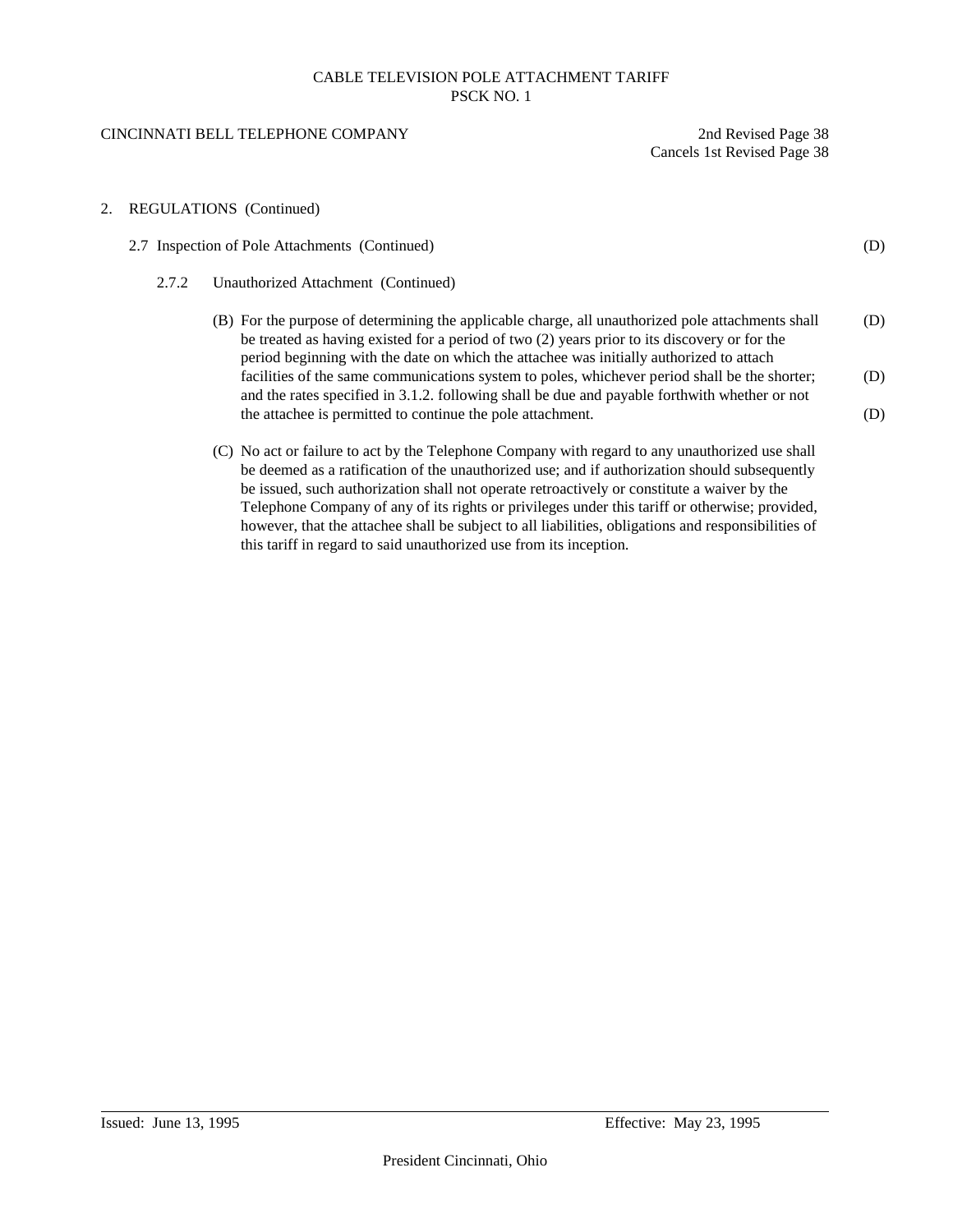## CINCINNATI BELL TELEPHONE COMPANY 2nd Revised Page 39

Cancels 1st Revised Page 39

## 3. RATES AND CHARGES

| 3.1 Pole Attachment |                                                                                                                                                                                                                                                                                 | (D)        |  |
|---------------------|---------------------------------------------------------------------------------------------------------------------------------------------------------------------------------------------------------------------------------------------------------------------------------|------------|--|
| 3.1.1               | General                                                                                                                                                                                                                                                                         |            |  |
|                     | (A) Attachment charges commence on the first day of the second calendar month following the<br>date that authorization is granted for such attachment and cease as of the final day of the<br>calendar month preceding the month in which the attachment is physically removed. | (D)<br>(D) |  |
|                     | (B) A one month minimum charge is applicable for all attachment accommodations.                                                                                                                                                                                                 | (D)        |  |
|                     | (C) All attachment charges are payable in advance annually on the first day of January.                                                                                                                                                                                         | (D)        |  |
|                     | (D) Total attachment charges under (C) preceding shall be based upon the number of poles for<br>which authorization has been issued prior to the first day of January. Each annual payment                                                                                      | (D)        |  |
|                     | shall include a proration of the monthly attachment charges applicable for all attachments<br>initially authorized by the Telephone Company during the preceding year.                                                                                                          | (D)        |  |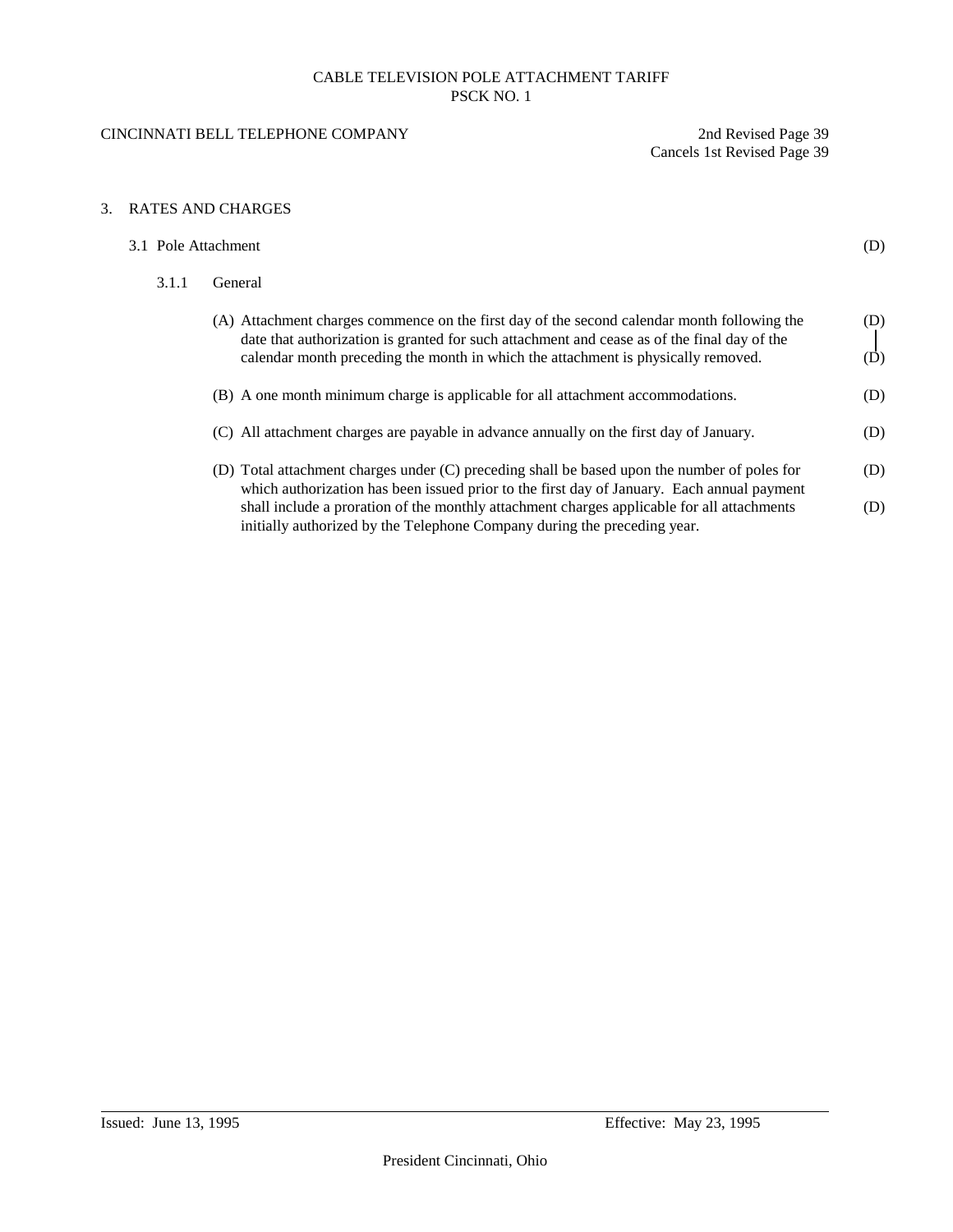|    |       | CINCINNATI BELL TELEPHONE COMPANY                    | 2nd Revised Page 40<br>Cancels 1st Revised Page 40 |            |
|----|-------|------------------------------------------------------|----------------------------------------------------|------------|
| 3. |       | RATES AND CHARGES (Continued)                        |                                                    |            |
|    |       | 3.1 Pole Attachment (Continued)                      |                                                    | (D)        |
|    | 3.1.2 | Rates*                                               |                                                    |            |
|    |       | (A) Pole Attachment                                  | Annual                                             |            |
|    |       | (1) Per Pole Attachment (Effective May 23, 1995)     |                                                    | (C)        |
|    |       | (a) Two-User Attachment<br>(b) Three-User Attachment | \$9.34<br>\$5.59                                   | (I)<br>(I) |
|    |       | (1) Per Pole Attachment (Effective May 23, 1996)     |                                                    | (C)        |
|    |       | (a) Two-User Attachment<br>(b) Three-User Attachment | \$11.21<br>\$6.71                                  | (I)<br>(I) |
|    |       | (1) Per Pole Attachment (Effective May 23, 1997)     |                                                    | (C)        |
|    |       | (a) Two-User Attachment<br>(b) Three-User Attachment | \$13.45<br>\$8.05                                  | (I)<br>(I) |
|    |       |                                                      |                                                    | (D)        |
|    |       | (B) Reserved                                         |                                                    | (D)<br>(D) |
|    |       |                                                      |                                                    | (D)        |

# (C) Reserved